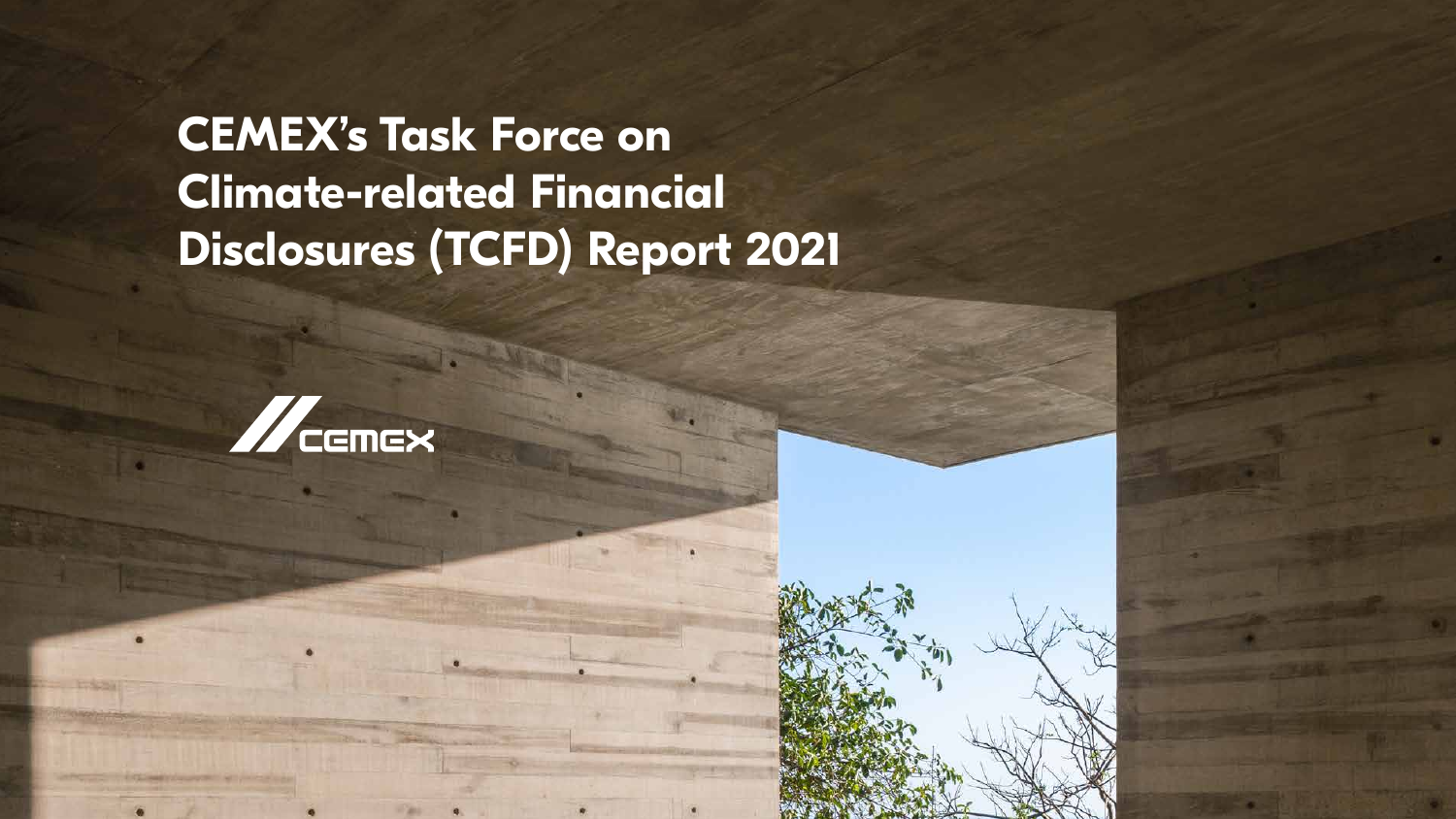# **Task Force on Climate-related Financial Disclosure Response (TCFD)**

### **GOVERNANCE**

**Disclose the organization's governance around climate-related risks and opportunities**

**a) Describe the board's oversight of climate-related risks and opportunities.**

Our **Board of Directors** is ultimately responsible for supervising the overall operation of our company and is composed of qualified directors who provide appropriate oversight. In addition, one member of our audit committee meets the requirements of a "financial expert," as defined by SOX.

Our Board Committees<sup>2</sup> include the Corporate Practices and Finance Committee, the Audit Committee, and the Sustainability Committee.

Chaired by Rogelio Zambrano, our Board of Directors consists of 15 directors, ten of whom qualify as independent directors according to criteria specified under Mexican Securities Law<sup>1</sup>. During 2021, our board met five times to report on a wide range of relevant issues, including sustainability-related concerns and financial strategy, with average board meeting attendance of approximately 93%.



**Supporting our Board of Directors in fulfilling its responsibility to shareholders regarding our** company's sustainable growth.

**EVALUATION Evaluating the effectiveness of sustainability programs and initiatives.** 

The **Sustainability Committee** particularly provides board-level oversight on Climate Action and CO2 Management Strategy. The members of the Sustainability Committee are appointed by our shareholders. The Committee is comprised of four members of the Board of Directors and meets four times a year, and is normally briefed by the Sustainability Corporate Director and the Executive Vice President for Sustainability, Commercial and Operations Development. These briefings include in-depth reviews of previously defined topics (at the end of the previous year) as well as unforeseen recent developments that are considered material enough to be brought to the Board's attention or that require guidance from the Sustainability Committee. During 2021, the Sustainability Committee met four times with a meeting attendance of 100%.

### **Sustainability Committee**

Armando J. García Segovia President

Ian Christian Armstrong Zambrano Francisco Javier Fernández Carbajal Marcelo Zambrano Lozano

of the Sustainability Committee.

### The board-level **Sustainability Committee** responsibilities are:

**EXECUTE:** Ensuring sustainable development is embedded in our strategy.

Assisting our Chief Executive Officer and senior management team regarding the strategic direc-

**EXPLE** Endorsing our sustainability model, priorities, and key indicators– this explicitly includes all topics related to climate change and CO<sub>2</sub> emissions.

- 
- 
- tion on sustainability.
- 



<sup>1</sup> As of December 31, 2021

<sup>2</sup> For more information about these Board-Level Committees, please refer to page 100 in our 2021 Integrated Report.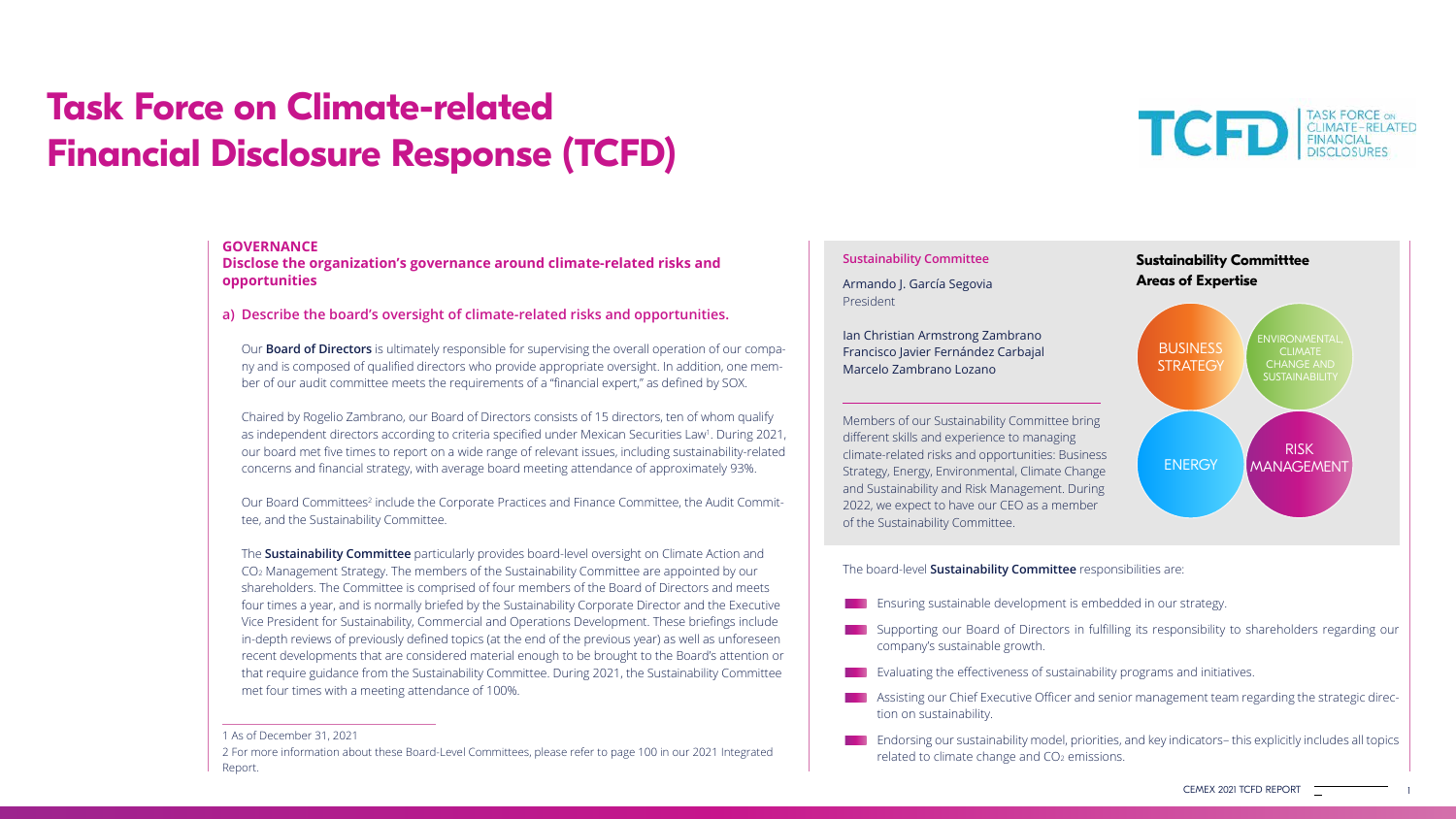The **President of the Sustainability Committee** is the primary responsible for the oversight of the Climate Action Strategy in CEMEX and is an independent member of our Board of Directors. As a public company in Mexico and in the U.S., on March 26, 2020, CEMEX, S.A.B. de C.V. held an ordinary general shareholders' meeting in which the shareholders for the first time approved the appointment of the members of the Sustainability Committee; that is, we have elevated the appointment of the members to be made at the shareholder level instead of at the board of directors' level. The responsibilities of the committee president are set forth in the Sustainability Committee role; examples of the type of decisions the president makes are the implementation of CEMEX's Future in Action program and the revision and resources assurance of the CO<sub>2</sub> Reduction Roadmap initiatives site by site.

- **CEMEX Integrated Report Structure and Content.**
- **Sustainability KPI's Annual Performance, progress against our 2030 targets and** improvement plan.

**Global and Regional Sustainability Risks and Opportunities Agenda Update.** 

**Climate Change Strategy and CO<sub>2</sub> Management.** 

# **Clean electricity strategy.**

New more ambitious 2030 global emissions target, bringing forward the previous one to 2025, validated by Science Based Targets Initiative (SBTi).

**Figure** Future in Action targets and roadmap enhancement.

Deeper analysis of ESG risks and opportunities—especially climate-related.

Water Action Plans (WAPs) in all priority sites and first pilot in second priority sites.

**Strengthening of biodiversity conservation efforts.** 

**Renewed focus on disclosure compliance with ESG-related matters.** 

**Construction of major air emissions online visualization tool.** 

In 2021, CEMEX launched its Future in Action program. This is a long-term program focused on developing low-carbon products, solutions, and processes to reach our ultimate goal of delivering net-zero CO<sub>2</sub> concrete by 2050. It concentrates on significantly reducing direct and indirect CO<sub>2</sub> emissions from our operations, as well as providing sustainable and innovative solutions for society. As part of this program, CEMEX is leveraging on the CO2 Reduction Roadmap, initially developed in 2018 and launched across all our cement sites to model and assess the carbon mitigation potential that can be seized from each installation considering different factors. The roadmap was revisited in late 2020 to increase the level of ambition to a Well Below 2°C Scenario.

**CEMEX Sustainability Learning Pathway as a dedicated employee training: special focus on** climate-action related to our Future in Action program.

Founding member of the U.N. Global Compact CFO Taskforce for the Sustainable Development Goals (SDGs).

**Launch of the Sustainability-linked Financing Framework.** 

To know more about our Future in Action program and CO2 Roadmap, please visit pages 20-  $(F)$ 37 from our Integrated Report.

In 2021, the scheduled agenda for the Sustainability Committee meetings included the following related to climate change:

The Sustainability Committee discussions in 2021 were enriching and led to valuable outcomes related to climate change, such as:

Joining the Business Ambition for 1.5°C of the We Mean Business Coalition in partnership with the SBTi and the U.N. Global Compact.

**The Joining The Race to Zero Campaign of the U.N. Framework Convention on Climate Change** 

Founding member of the First Movers Coalition, announced in COP26.

(UNFCCC).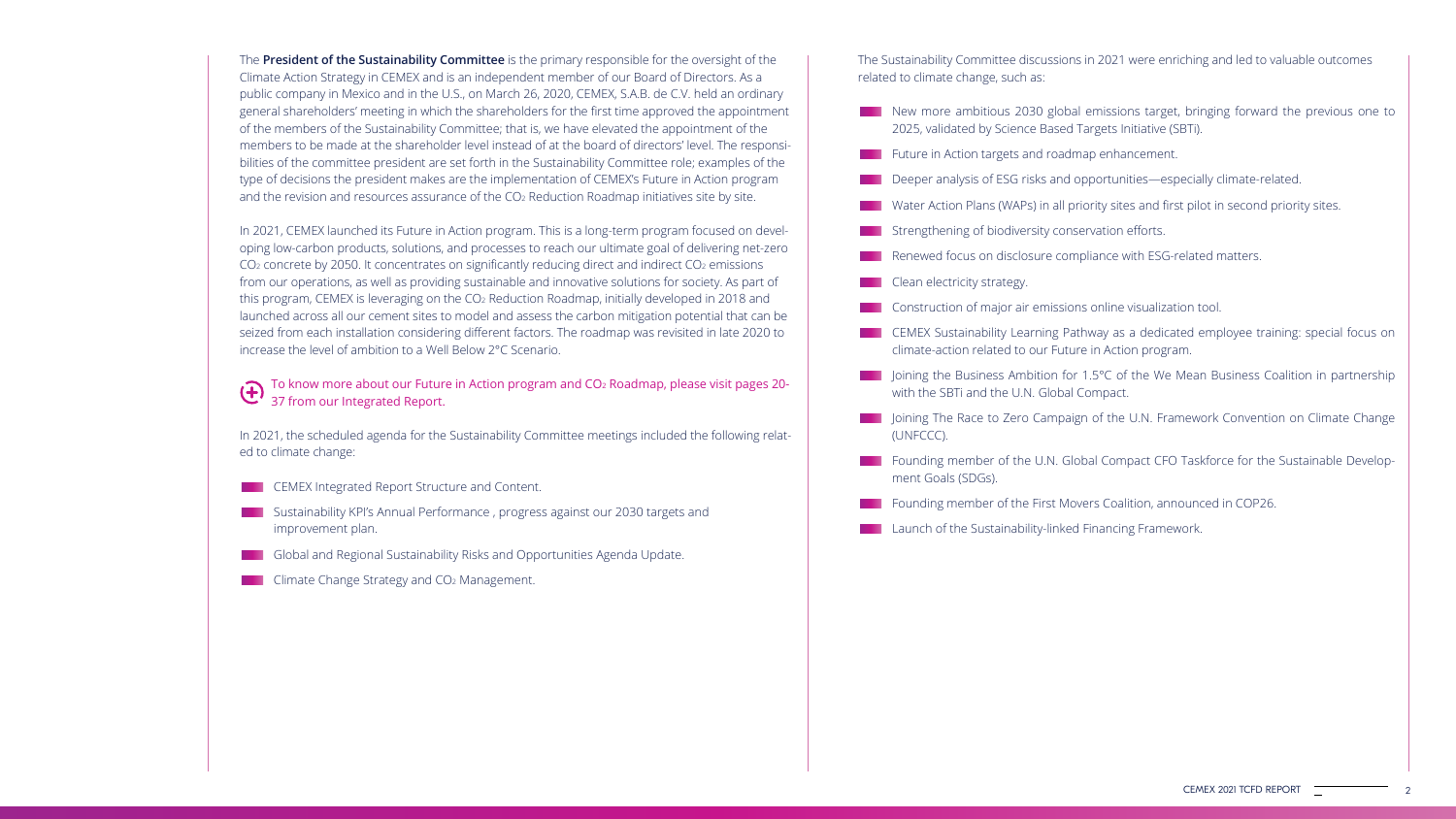

### **b) Describe management's role in assessing and managing climate-related risks and opportunities.**

At the executive level, our CEO and members of our Executive Committee (ExCo) oversee the day-today operation of our company. They develop, refine, and direct the implementation of our business strategy. Climate-related topics are presented to the ExCo on a monthly basis to review progress and performance and to receive instructions if any adjustment is required.

The Executive Vice President Sustainability, Commercial, and Operations Development, reporting directly to the company CEO, is a position in the Executive Committee to oversee the areas of Sustainability, Operations & Technology, Energy, R&D & IP Management, Health & Safety, Procurement, Commercial, and Digital Marketing.

- Monitoring the company's performance in terms of  $CO<sub>2</sub>$  emissions and related KPIs.
- **Monitoring of the company's CO<sub>2</sub> Roadmap implementation and resources assurance for** the execution of the reduction initiatives and presentation to the ExCo/Board for approval.
- Coordinating the Future in Action Program.
- **Assessment of climate-related risks and opportunities (responsible for climate-related top**ics in integrated risk assessment) together with Enterprise Risk Management function in collaboration with regional units.
- **Preparation of targets and initiatives for approval by the Executive Committee and** Board of Directors.

**Implementation of approved targets and initiatives.** 

In coordination with the rest of the company, the areas that constitute this Vice Presidency comprise the functions directly related to the Sustainability and Climate Change strategy of the company and contribute to the integration and completion of all the climate-related initiatives and programs, for example, the CO2 Roadmap and our Future in Action Program. Without excellent coordination of all these areas, CEMEX could not progress effectively in achieving its internal and external goals.

Specifically, the Sustainability function oversees all cross-functions of the company (all business and all departments) and directly manages sustainability topics that are embedded throughout the organization.

> CEMEX has established a consistent set of targets for specific net CO<sub>2</sub> emissions (kg CO<sub>2</sub>/ton of cementitious product) at global, regional, national, and plant levels, and these are linked to our publicly disclosed 2025 and 2030 targets. These targets are a mandatory part of the performance evaluation for the CEO, Executive Committee members (regional level), Country Managers (business unit level) and are transmitted in a top-bottom approach to the following levels across the organization. As part of this effort, all regional cement operations leaders and cement plant heads were required to assign at least 20% of their individual performance results weight to their specific CO<sub>2</sub> emissions result; the individual performance results are part of their variable compensation scheme. During 2022, CEMEX's institutional variable compensation plan will integrate a CO<sub>2</sub> emissions reduction metric for approximately 4,500 employees, who are eligible for a variable compensation payment.

> In late 2020, CEMEX designed a methodology to implement an internal carbon price that allows the measurement of the financial performance in each one of our cement plants, reflecting a cost for CO2 emissions that simulates that all of our sites in the world operate under an emission trading system (ETS) similar to Europe's ETS, which is the most advanced scheme. Every year, we update the price of carbon according to the latest projection on the market price in Europe, and that is used across all of our geographies, allowing our local managers to make operational and investment decisions taking into consideration the impact of CO<sub>2</sub> emissions in their present and future financial performance.

The responsibilities with respect to climate change include:

# **Link to remuneration**

### **Internal Carbon Pricing**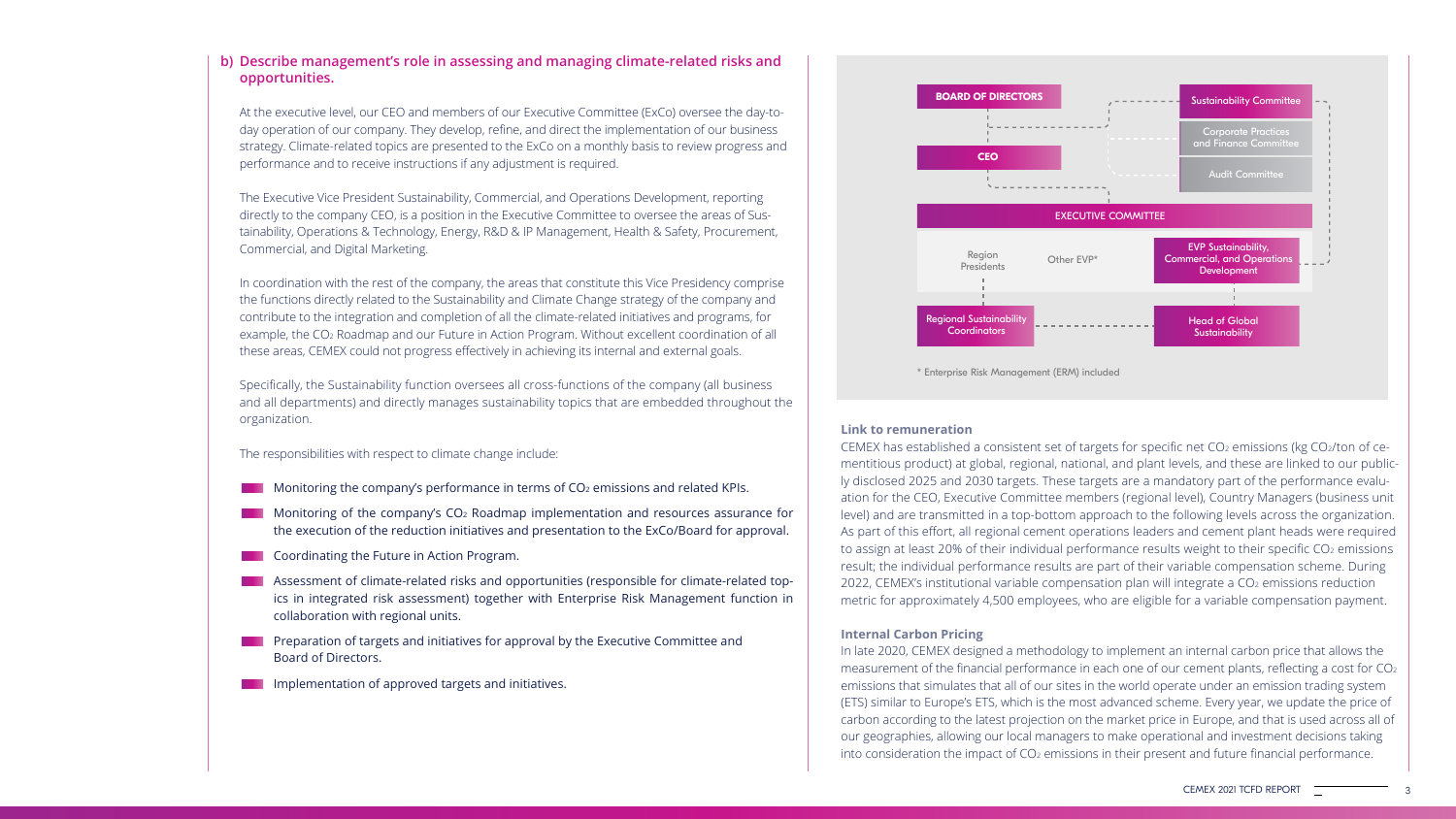### **STRATEGY**

**Disclose the actual and potential impacts of climate-related risks and opportunities on the organization's businesses, strategy, and financial planning where such information is material.**

**a) Describe the climate-related risks and opportunities the organization has identified over the short, medium, and long term.**

CEMEX's definition of short-, medium-, and long-term horizons is as follows<sup>3</sup>:

| <b>SHORT-TERM HORIZON</b> | <b>MEDIUM-TERM HORIZON</b> | <b>LONG-TERM HORIZON</b> |
|---------------------------|----------------------------|--------------------------|
| 0-3 years, based on       | <b>3-6 years, based on</b> | 6-35 years, from         |
| our 2025 strategy         | our 2030 strategy          | 2030 onwards             |

**The Company of the sumber of business units affected, the financial or strategic impact is high**er than 1% over the total expected yearly EBITDA results within a 10-year period or threatens its

**The Communisty Communisty Communisty Communisty Communisty Communisty Communisty Communisty Communisty Communis** 10-year period or threaten its competitiveness.

**The Company of the Separate Secure 2018** Or, as per shareholder or Executive Committee request.

petcoke are impacting our ophe same happens e all fossil fuels, ation is directly

ng System (ETS) d duration of on our operaernments through I the revision of d. The same exercise region; carbon; terms of emiss, and we evaluate tion in Colombia in

CEMEX identifies and calculates the impact of the main risks and defines as a "substantive impact"

**Affects at least 15% of our business units, regardless of their financial or strategic impact.** 

**The Conducts** Constants a whole Region, regardless of its financial or strategic impact.



- - competitiveness.
- 
- 

- CEMEX has set and publicly announced its 2030 target of a 40% reduction in CO2 per ton of cementitious material, for which it developed a CO2 Roadmap including specific reduction initiatives for each cement site and identifying the resources (CAPEX) and calendar for their implementation. Our target has been validated by the SBTi and is aligned with its Well Below 2°C scenario. The roadmap has been verified by Carbon Trust, ensuring the technical feasibility of the considered technologies as well as adequate governance and a robust strategy to reduce emissions. Each region monitors monthly its site-by-site plan to ensure its implementation and resources allocation.
- CEMEX's fourth core business, Urbanization Solutions, also plays a key role in climate-related risks mitigation by generating sustainable alternatives for metropolises growth, providing the market with high-efficient building solutions, and promoting circular economy through enhanced waste management schemes for cities.

| <b>RISK TYPE</b>              | TIME-<br><b>HORIZON</b> | <b>DESCRIPTION</b>                                                                                                                                                                                                                                                                                                                                                                                                                                                                              | <b>EXAMPLE</b>                                                                                                                                                                                                                                                                                                                                                                                                                                                                                                 |
|-------------------------------|-------------------------|-------------------------------------------------------------------------------------------------------------------------------------------------------------------------------------------------------------------------------------------------------------------------------------------------------------------------------------------------------------------------------------------------------------------------------------------------------------------------------------------------|----------------------------------------------------------------------------------------------------------------------------------------------------------------------------------------------------------------------------------------------------------------------------------------------------------------------------------------------------------------------------------------------------------------------------------------------------------------------------------------------------------------|
| <b>TRANSITION RISKS</b>       |                         |                                                                                                                                                                                                                                                                                                                                                                                                                                                                                                 |                                                                                                                                                                                                                                                                                                                                                                                                                                                                                                                |
| <b>Current</b><br>regulation  | <b>Short</b>            | Several CEMEX operations are currently subject to climate<br>change-related legislation, including emissions trading systems<br>(European Union, California) and taxes (e.g., Colombia, Mexico).<br>Given the significant implications that even small changes to<br>e.g., free allocation to our operations or overall scarcity of allow-<br>ances can have, it is paramount for CEMEX to follow closely cur-<br>rent developments and adjust our risk adjustment and strategy<br>accordingly. | Carbon tax on just liquid and gas (coal and p<br>excluded) fossil fuels in Colombia is already<br>erational cost, mainly related to transport. T<br>with the current regulation in Mexico, where<br>excluding Natural Gas, are taxed, so this tax<br>impacting our operational cost.                                                                                                                                                                                                                           |
| <b>Emerging</b><br>regulation | <b>Short</b>            | CEMEX fully supports the implementation of the Paris Agree-<br>ment and collaborates with governments worldwide to define<br>and implement Nationally Determined Contributions (NDCs).<br>On a quarterly basis, the CEMEX "CO <sub>2</sub> Regulation Focus Group",<br>comprised of Public Affairs, Operations, and Sustainability mem-<br>bers in each region, shares the insights from this collaboration<br>with governments and identifies any risk in emerging regula-<br>tions.           | The trial period for the new Emissions Tradi<br>in Mexico has already started with a planned<br>3-years, and it will have a noticeable impact<br>tions. We are in close collaboration with gov<br>CANACEM (Mexican Cement Association) on<br>the new ETS regulation during its trial period<br>cise was done for all countries in our SCA&C<br>tax regulation vs. ETS has been analyzed in t<br>sions and economic impact of each scenario<br>the impact of the potential ETS implementat<br>the next 2-years. |

3 Please note these definitions of short, medium and long-term only apply to this exercise, particularly our assessment of climate-related risks and opportunities, and should not be used for interpreting any other CEMEX co

As part of our risks identification process, we evaluate their relevance to be included in our risk type assessment. The following is a brief description of some of the main short, medium, and long-term risk types faced by CEMEX and their corresponding mitigation strategies:

### **Response / Mitigation Efforts**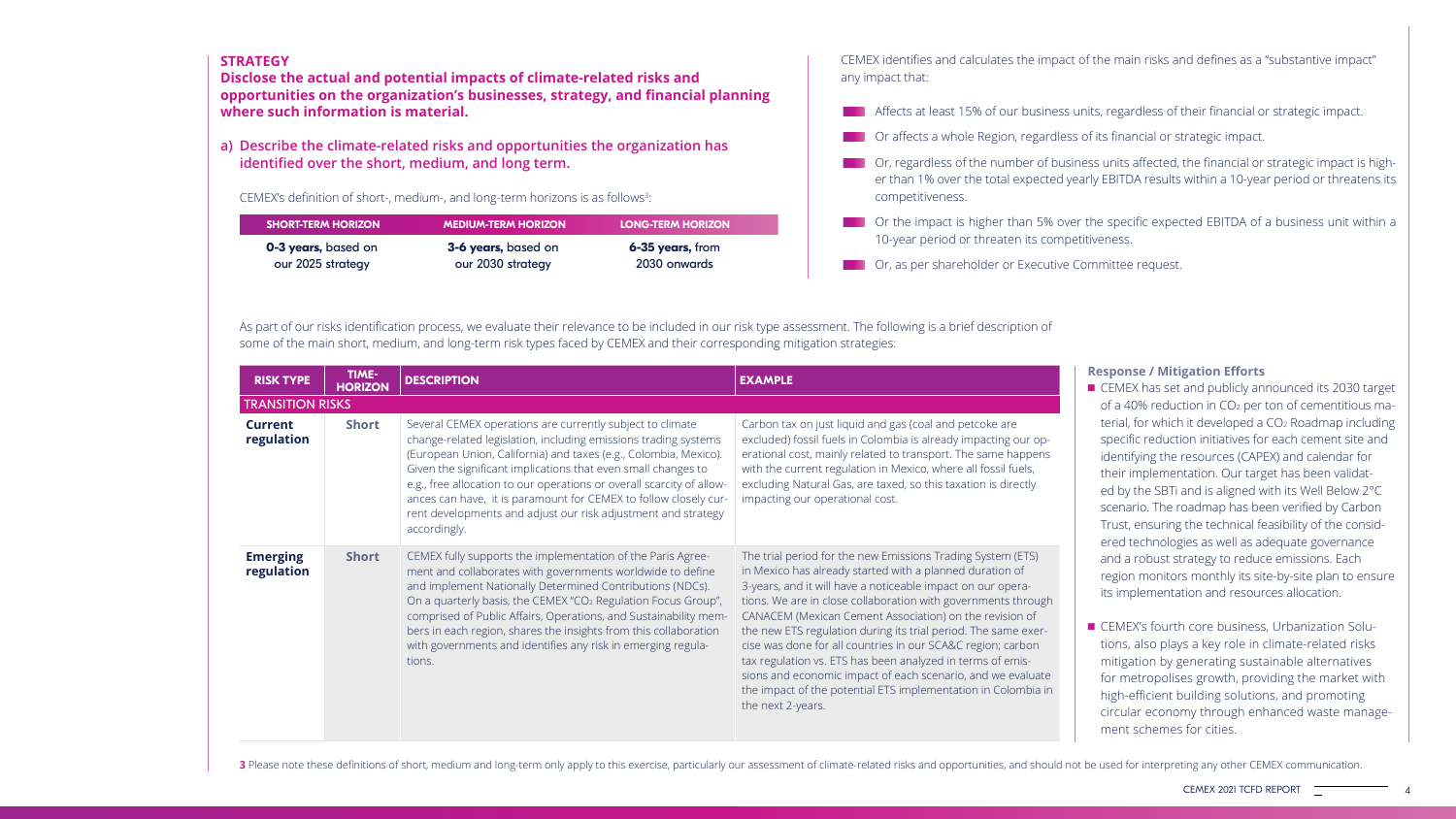| <b>RISK TYPE</b>        | TIME-<br><b>HORIZON</b> | <b>DESCRIPTION</b>                                                                                                                                                                                                                                                                                                                                                                                                                                                                                                                                                                                                                                                                                                                                                                                                                                                                     | <b>EXAMPLE</b>                                                                                                                                                                                                                                                                                                                                                                                                                                                                            |  |  |
|-------------------------|-------------------------|----------------------------------------------------------------------------------------------------------------------------------------------------------------------------------------------------------------------------------------------------------------------------------------------------------------------------------------------------------------------------------------------------------------------------------------------------------------------------------------------------------------------------------------------------------------------------------------------------------------------------------------------------------------------------------------------------------------------------------------------------------------------------------------------------------------------------------------------------------------------------------------|-------------------------------------------------------------------------------------------------------------------------------------------------------------------------------------------------------------------------------------------------------------------------------------------------------------------------------------------------------------------------------------------------------------------------------------------------------------------------------------------|--|--|
| <b>TRANSITION RISKS</b> |                         |                                                                                                                                                                                                                                                                                                                                                                                                                                                                                                                                                                                                                                                                                                                                                                                                                                                                                        |                                                                                                                                                                                                                                                                                                                                                                                                                                                                                           |  |  |
| <b>Legal</b>            | <b>Short</b>            | Although we are currently not subject to any climate change-re-<br>lated litigation, the increasing attention and commitment of<br>governments to comply with NDC will evolve in more robust<br>legislation and compliance surveillance, meaning an increase in<br>litigation or penalties risk. CEMEX Central Legal department is<br>monitoring on a quarterly basis all "Regulatory Matters and Le-<br>gal Proceedings" applicable to our company, including all those<br>related to climate change.                                                                                                                                                                                                                                                                                                                                                                                 | Water scarcity in some areas where we oper<br>ple of how the legal proceedings and regula<br>included in the quarterly revision. The contr<br>perspective is the strict compliance of each<br>permit to avoid any disturbance in the water<br>tential legal action derived from it. Another<br>risk is every time more demanding enhance<br>porting obligations and air emissions limits;<br>this risk as a potential emerging regulation a<br>perspective in case of not meeting the new |  |  |
| <b>Technology</b>       | <b>Long</b>             | Technology is the key lever for CEMEX to significantly reduce its CO2<br>footprint in the long run. CEMEX is involved in new R&D products<br>(such as our proprietary low-CO <sub>2</sub> clinker) and other new technol-<br>ogies projects on Carbon Capture. CEMEX has an R&D depart-<br>ment evaluating and assessing new climate-change technologies<br>(proprietary or external) and a dedicated multidisciplinary team<br>to evaluate new technologies in the market. CEMEX usually works<br>under the H2020 EU scheme and new EU Innovation Fund, and is<br>also collaborating with NPC in the U.S. in Carbon Capture, Utiliza-<br>tion and Storage (CCUS) technologies, which can help us to manage<br>transition risks. The technology is considered a risk in some instal-<br>lations where not implementing new technologies could result in a<br>non-profitable operation. | CEMEX is involved in the design and developm<br>EU-funded projects like LEILAC project, ABSAL<br>and eCOCO <sub>2</sub> , among others, and California and<br>were granted with two DOE funds to execute a<br>on Carbon Capture, one with membranes and<br>amines.                                                                                                                                                                                                                        |  |  |
| <b>Market</b>           | <b>Medium</b>           | The main impact on markets is likely to happen via regulation. The<br>impact of market developments that are not driven by regulation<br>is likely to be rather small in the short term, and changes are ex-<br>pected to occur very slowly. Nonetheless, CEMEX has identified this<br>as a key topic in the long run as it has the potential to reshape the<br>industry and is integrating it into its CO2 strategy. Types of market<br>trends that are likely to become relevant in the medium term<br>include demand for low-carbon products or products for better en-<br>ergy efficiency of buildings, as it is now being pursued, for instance,<br>in the EU Taxonomy. Low carbon products or high-efficiency prod-<br>ucts demand is closely monitored by our commercial department<br>and our R&D in constant research of innovative solutions.                                | The low-carbon product demand trend is asse<br>with R&D development to adapt our facilities t<br>demand (e.g., lightweight concrete, fiber reinfo<br>and also linked to building solutions obligation<br>ulations (e.g., adaptation of existing buildings t<br>obligations in a local/country basis).                                                                                                                                                                                     |  |  |

rate is one examatory matters are included in the legal water withdrawal r layer and a poexample of legal ed emissions-rewe are analyzing and from the legal revised limits.

nent stage of T, CO2OLHEAT, d Texas plants a feasibility study I other one with

essed and crossed to the expected orced concrete) and imposed by regto energy efficiency

- $\blacksquare$  Early detection, development, and commercialization and/ or partnership with disruptive and revolutionary construction projects or companies through CEMEX Ventures.
- $\blacksquare$  As the development of emerging technologies is key to meeting our 2050 carbon neutrality ambition for concrete, the role that CEMEX plays in different research consortiums and partnerships, together with the outcomes of new-technologies mapping, are being monitored on a monthly basis by the CEMEX CO2 Taskforce. This taskforce is a multidisciplinary group with the participation of Sustainability, Operations and Technology, R&D, Energy, Supply Chain, and CEMEX Ventures.
- CEMEX R&D is continuously enhancing our solutions portfolio based on the increasing demand for more sustainable products. A recent example is Vertua®, a family of products that started with a range of concrete with a low or neutral CO2 footprint launched in several markets in 2020 and extended to all CEMEX geographies in 2021. This extensive family of products includes currently low carbon cements, concrete, as well as admixtures globally available.
- To mitigate reputational risk, CEMEX is actively involved in industry associations, including the Global Cement and Concrete Association (GCCA), from which concrete is promoted as a suitable building material to cope with climate change. Concrete plays a critical role in making cities sustainable and resilient, as it is the most durable and disaster-resistant among all construction materials.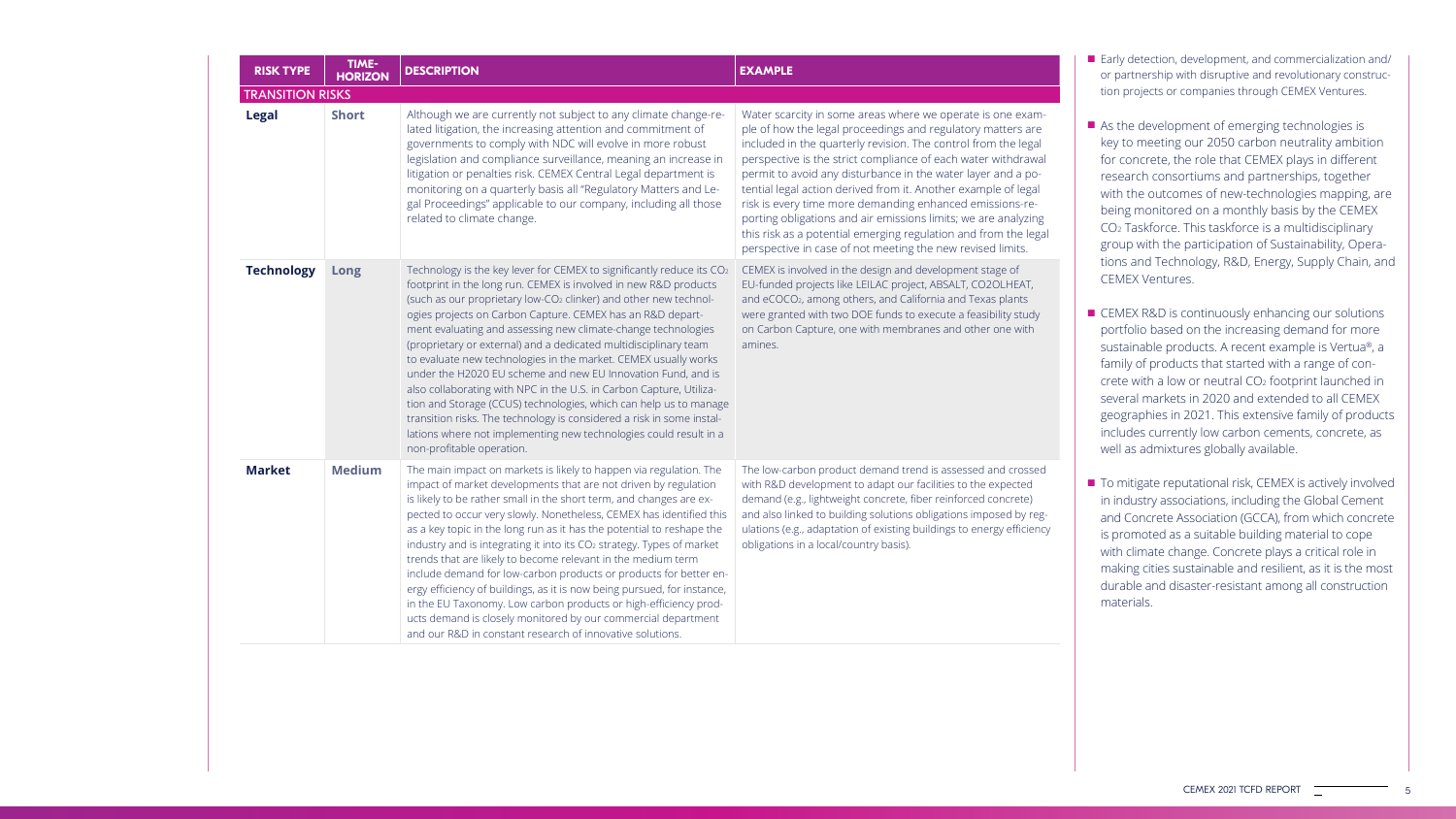| <b>RISK TYPE</b>           | TIME-<br><b>HORIZON</b> | <b>DESCRIPTION</b>                                                                                                                                                                                                                                                                                                                                                                                                                                                                                                                                                                                                                                                                                                                                                                                                  | <b>EXAMPLE</b>                                                                                                                                                                                                                                                                                                                                                                                                                                                                                                                                                                                                                                                                                                                                                                                              |
|----------------------------|-------------------------|---------------------------------------------------------------------------------------------------------------------------------------------------------------------------------------------------------------------------------------------------------------------------------------------------------------------------------------------------------------------------------------------------------------------------------------------------------------------------------------------------------------------------------------------------------------------------------------------------------------------------------------------------------------------------------------------------------------------------------------------------------------------------------------------------------------------|-------------------------------------------------------------------------------------------------------------------------------------------------------------------------------------------------------------------------------------------------------------------------------------------------------------------------------------------------------------------------------------------------------------------------------------------------------------------------------------------------------------------------------------------------------------------------------------------------------------------------------------------------------------------------------------------------------------------------------------------------------------------------------------------------------------|
| <b>TRANSITION RISKS</b>    |                         |                                                                                                                                                                                                                                                                                                                                                                                                                                                                                                                                                                                                                                                                                                                                                                                                                     |                                                                                                                                                                                                                                                                                                                                                                                                                                                                                                                                                                                                                                                                                                                                                                                                             |
| <b>Reputation</b>          | <b>Short</b>            | For the time being, the key reputation risks are related to our<br>investors, but in the future, it cannot be ruled out that also cus-<br>tomers will increasingly base their purchasing decisions on our<br>reputation. CEMEX is in constant exchange with its stakeholders<br>to understand their views and expectations. This risk is moni-<br>tored on a regular and coordinated basis by the Public Affairs,<br>Sustainability, and Investor Relations areas. The most important<br>channels in the context of climate change are:<br>Regular stakeholder surveys evaluating our image and<br>materiality matrix.<br>Dialogue with the investment community (e.g., institutional<br>investors, financial and sustainability analysts).<br>Review of external reports by, e.g., NGOs, authorities, or<br>media. | An example of this kind of reputation risk is "t<br>the markets could have of the cement sector,<br>a big contributor to CO <sub>2</sub> global emissions, so<br>our sales (risk) but also create some opportui<br>extend the new low carbon products portfolio<br>toring in our risk assessment this potential ris<br>customer needs through the constant exchar<br>and this allows us to quickly identify this "lack<br>in our product and constantly monitor the pr<br>lated to give the proper answer and take the<br>Additionally, we are actively participating in th<br>associations of the locations where we are pr<br>discuss reputation risk and take actions accor<br>to media). All these sources are considered w<br>ing the reputation risk and its consequences<br>risk-assessment process. |
| <b>PHYSICAL RISKS</b>      |                         |                                                                                                                                                                                                                                                                                                                                                                                                                                                                                                                                                                                                                                                                                                                                                                                                                     |                                                                                                                                                                                                                                                                                                                                                                                                                                                                                                                                                                                                                                                                                                                                                                                                             |
| <b>Acute</b><br>physical   | <b>Short</b>            | The assessment of acute physical climate risks, mainly extreme<br>weather events such as tropical cyclones, is a constant task in our<br>Enterprise Risk Management (ERM) system. This includes both the<br>updating of local emergency plans as well as the collaboration with<br>the insurer to understand the potential changes in insured risks.                                                                                                                                                                                                                                                                                                                                                                                                                                                                | All areas with natural-disaster high occurrence p<br>identified, and the impacts are assessed in term<br>losses and reconstruction cost.                                                                                                                                                                                                                                                                                                                                                                                                                                                                                                                                                                                                                                                                    |
| <b>Chronic</b><br>physical | <b>Medium</b>           | CEMEX operates a number of terminals and also plants directly<br>on the coast, where chronic physical risks such as rising sea levels<br>could impact our operations continuity, so this physical risk could<br>become a medium-term problem for the company. Another exam-<br>ple of chronic physical risk being monitored is the water scarcity in<br>the areas where we operate, to ensure the operation continuity.                                                                                                                                                                                                                                                                                                                                                                                             | To assess the impact of the water scarcity chror<br>we evaluate the cost increase associated to oth<br>or production losses.                                                                                                                                                                                                                                                                                                                                                                                                                                                                                                                                                                                                                                                                                |

the perception" as it is seen as this could affect inities (need to io). We are moniisk, identifying the nge with them, of confidence" ress releases recorrect actions. hose cement resent, so we also rdingly (response vhen includin sales in the

probability are ns of production

nic physical risk, ner water sources

- To mitigate acute physical risks, CEMEX implemented a Business Continuity Program (BCP) for each of its sites to minimize the potential impact of a disruptive event in our operations. This program integrates guidelines for emergency support, crisis management, and business recovery. The definition of the CEMEX BCPs ensures business resilience and operation recovery in the case of force-majeure events, ensuring the fulfillment of our commitments with our clients and a quick return to business as usual.
- To mitigate the impact of the water stress risk, we executed a detailed assessment in all our sites to identify potential water scarcity using the World Resources Institute Aqueduct tools. Based on the resulting map, we have set a 2030 target to implement a Water Action Plan (WAP) in all those priority sites where highrisk water stress was identified. Additionally, we developed water stress scenarios mapping for 2030 and 2040, and during 2021 we implemented 2030 targets for freshwater withdrawals reduction in our cement, aggregates and ready-mix businesses.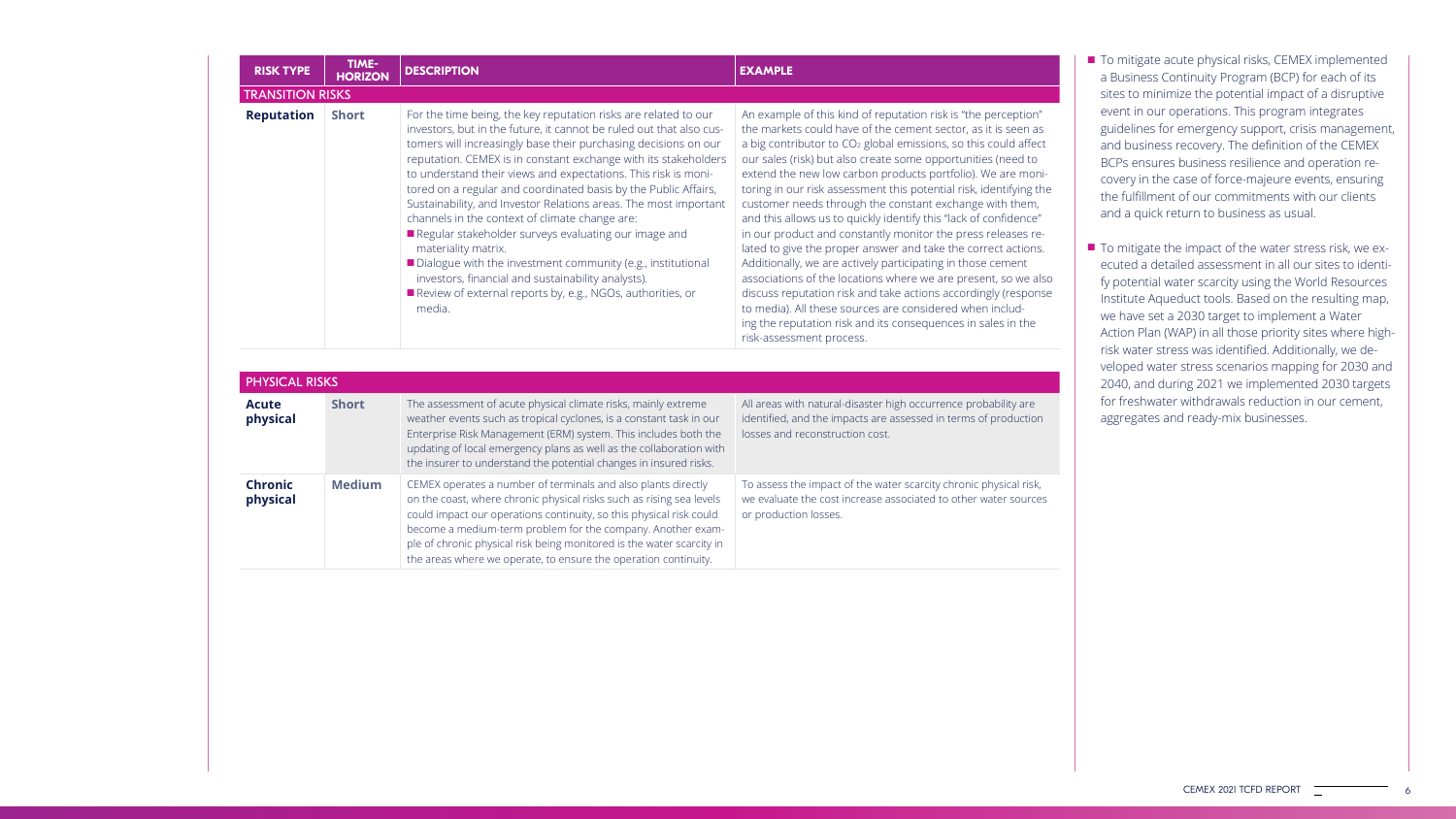After evaluating the different types of risks and opportunities, there is a prioritization process according to their potential financial impact. In the following tables we provide a more detailed description of some of these specific risks and opportunities.

| <b>CLIMATE-RELATED RISKS</b>                                                                                                                                                                                                                                                                                                                                                                          | <b>DESCRIPTION</b>                                                                                                                                                                                                                                                                                                                                                                                                                                                                                                                                                                                                                                                                                                                                                                                                                                                                                                                                                                                                                                                                                                            |
|-------------------------------------------------------------------------------------------------------------------------------------------------------------------------------------------------------------------------------------------------------------------------------------------------------------------------------------------------------------------------------------------------------|-------------------------------------------------------------------------------------------------------------------------------------------------------------------------------------------------------------------------------------------------------------------------------------------------------------------------------------------------------------------------------------------------------------------------------------------------------------------------------------------------------------------------------------------------------------------------------------------------------------------------------------------------------------------------------------------------------------------------------------------------------------------------------------------------------------------------------------------------------------------------------------------------------------------------------------------------------------------------------------------------------------------------------------------------------------------------------------------------------------------------------|
| <b>RISK TYPE:</b> Current regulation<br><b>PRIMARY CLIMATE-RELATED RISK DRIVER: Carbon pricing</b><br>mechanisms<br><b>TIME HORIZON: Short-term</b><br><b>MAGNITUDE OF IMPACT: High</b><br><b>PRIMARY POTENTIAL FINANCIAL IMPACT: Increased direct costs</b><br><b>LIKELIHOOD: Likely</b>                                                                                                             | CEMEX supports carbon pricing, particularly in the form of cap-and-trade<br>However, it is essential that a pricing system is well designed, maintainin<br>carbon-leakage occurs; competition does not refer only to regulated and<br>concrete vs. asphalt, timber or steel). CEMEX evaluates the risk of the tra<br>already in place that will certainly evolve to a next phase/taxation schem<br>are (1) California (one cement plant within the scope) with a CCA carbon<br>(EUA 2021: 53.70 EUR/t - EUA 2030: 110 EUR/t - 2050: 200 EUR/t; UKA 2<br>tax on liquid and gas fossil fuels (Carbon tax Colombia 2021: 17,660 COF<br>(4) Mexico: tax on fossil fuels in place (Petcoke tax 2021: 20.3767 MXN/p<br>tored quarterly in the "CO <sub>2</sub> Regulation focus Group" meetings to determi<br>To mitigate the impact of increasing the operating cost derived from stre<br>CEMEX, we have our cement plant-by-plant CO <sub>2</sub> Roadmap, which include<br>We have identified, evaluated, and prioritized close to 300 initiatives to b<br>developing CCUS (Carbon Capture Utilization and Storage) technologies |
| <b>RISK TYPE: Acute physical</b><br>PRIMARY CLIMATE-RELATED RISK DRIVER: Increased severity and<br>frequency of extreme weather events such as cyclones and floods<br><b>TIME HORIZON: Short-term</b><br><b>MAGNITUDE OF IMPACT.</b> Medium-high<br><b>PRIMARY POTENTIAL FINANCIAL IMPACT: Increased capital</b><br>expenditures<br><b>LIKELIHOOD:</b> About as likely as not                         | Increased frequency and strength of tropical cyclones (and other extrem<br>assessed by FM Global, our global insurer, and the CEMEX Technical tear<br>we get the "Loss Expectancies-Property Damage," the "Loss Expectancies<br>of physical damage due to an acute or chronic climate-related event. The<br>damage to equipment or infrastructure. The" Loss Expectancies-Time Ele<br>to restore the original production. The Loss Expectancies are evaluated<br>calculates the true value of resilience. The probability of occurrence of th<br>of several proprietary maps of windstorm, flooding, and others available<br>Universities, and other governmental, local sources mainly in the U.S. Ad<br>takes a structured and homogeneous approach worldwide, our Business                                                                                                                                                                                                                                                                                                                                                 |
| <b>RISK TYPE: Acute physical</b><br>PRIMARY CLIMATE-RELATED RISK DRIVER: Increased severity and<br>frequency of extreme weather events such as cyclones and floods<br><b>TIME HORIZON: Medium-term</b><br><b>MAGNITUDE OF IMPACT: Medium-high</b><br><b>PRIMARY POTENTIAL FINANCIAL IMPACT: Decreased revenues</b><br>due to reduced production capacity<br><b>LIKELIHOOD:</b> About as likely as not | Increased frequency and strength of tropical cyclones (as well as other e<br>the time to recover the plant to its original production before the event.<br>As commented above, all the operations are assessed by FM Global, our<br>tancies-Time Element" and the "remediation cost" to eliminate or mitigat<br>as extreme climate events can disrupt the supply of crucial inputs and po<br>"total financial loss model," provides an estimation of the loss of product<br>its production levels prior to the event. Additionally, we have our BCPs to                                                                                                                                                                                                                                                                                                                                                                                                                                                                                                                                                                       |

d-trade, as the most effective and efficient means to combat climate change. htaining fair competition preserving both the industry and the climate effects if a ted and unregulated geographies, but also among potential substitute products (e.g., the transition to a carbon pricing regulation in those Countries with a regulation scheme or those with an announced new regulation in the short-term. The facilities carbon price floor average (2021-2030) of 26.7 USD/t. (2) All EU cement Operations ; UKA 2021: 55.69 GBP/ton - 2030 and 2050 aligned with EUA prices). (3) Colombia: 60 COP/ ton of CO<sub>2</sub> contained in liquid and gas fuels (e.g., gasoline: 159 COP/ gallon). MXN/petcoke ton; 2022: 21.8784 MXN/petcoke ton). (5) Other geographies are monidetermine their middle-term impact.

om strengthening the GHG (CO<sub>2</sub>) regulation and increasing the GHG pricing, in includes all the initiatives to reduce  $CO<sub>2</sub>$  and needed to accomplish our 2030 targets. es to be executed during this decade. Besides, CEMEX also actively participates in blogies as a long-term solution in an open collaboration platform.

extreme storms) can cause direct damage to our operations. All the operations are cal team under the Loss-Prevention Program (LPP). Derived from this assessment, tancies-Time Element," and the "remediation cost" to eliminate or mitigate the risk ent. The "Loss Expectancies-Property Damage" evaluates the cost of the physical ime Element" evaluates the production loss and the cost derived from the activities uated with the "total financial loss model" developed by FM Global, which effectively ce of these natural hazards (flooding, windstorms) in a site is evaluated with the help ailable like seismic, wildfires…, built on information from the NASA, Research Centers, U.S. Additionally, to manage the physical risks (mainly for disruptive risks) CEMEX usiness Continuity Program (BCP), as explained above.

other extreme storms) can also cause loss of production in our operations due to

al, our global insurer, and the CEMEX Technical team to calculate the "Loss Expecmitigate the risk of production loss due to an acute or chronic climate-related event, and product outputs. "The Loss Expectancies-Time Element," evaluated with the roduction together with the cost expended during the time to recover the plant to BCPs to manage physical risks.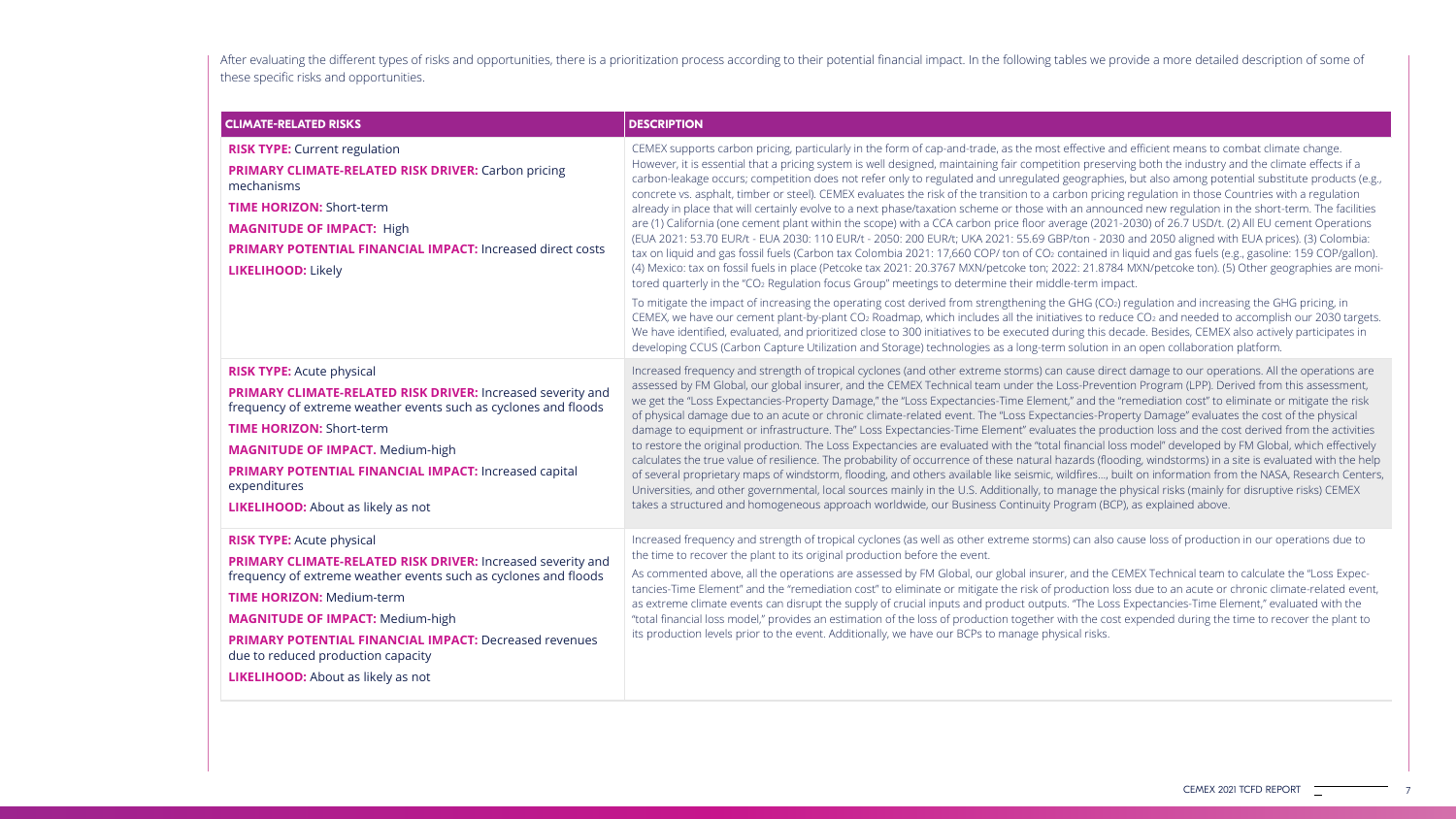### **PRIMARY CLIMATE-RELATED OPPORTUNITY DRIVER:**

Development of new products or services through R&D and innovation

**TIME HORIZON:** Short-term

**MAGNITUDE OF IMPACT:** Medium

**PRIMARY POTENTIAL FINANCIAL IMPACT:** Increased revenues resulting from increased demand for products and services

**LIKELIHOOD:** Likely

### **OPPORTUNITY TYPE:** Products and services

CEMEX believes that concrete products, due to its versatility and robustness to build resilient infrastructure, can help combat and prevent the detrimental consequences of climate change by protecting people, property, and the environment, by providing the level of climate-proofing that will become mandatory as national building codes are revised to cope with more extreme weather events. Additionally, in the Net-Zero by 2050 published by IEA, they recognized that when economies are developing, per capita cement and other materials demand tends to rise; during the last two decades, cement growth its demand by 2.4-times in response to global economic and population expansion. They also mention that an increase in demand is foreseen for cement as it is required to build additional transport infrastructure (roads, cycles, cars, and trucks) and energy infrastructure, e.g., power plants and wind turbines to adapt to new Net-Zero Scenarios. As CEMEX has a high presence in markets in developing countries (South-Central America and the Caribbean, Mexico, Philippines, Egypt…), it is likely that the demand for concrete products increases first to attend the societal growth needs and then due to the need of adapting buildings and infrastructure to expected climate change effects, mainly in those geographies most exposed to extreme weather events, in our specific case Southern US, Latin America, and South-East Asia. For instance, we observed a slightly higher demand, mainly in Latin America and the Philippines, of products like Promptis® Rapid-hardening concrete that develops compressive strength to demold and move elements in four hours, so helped sites recover time lost during lockdowns and catch up with construction schedules, and Pervia®, a solution for draining pavement that makes it easier for water to permeate and be conducted to a water management system.

- **Significantly lowering the total energy consumption of buildings and helping to design the "sustainable cities of the future" will most likely require an** increased replacement or refurbishment of existing buildings, which means more construction activity.
- It is widely recognized that concrete's thermal properties make it an excellent structural material for energy-efficient buildings in both cold and hot climates, implying that the consumption of concrete per unit is likely to increase under more stringent efficiency standards.
- More stringent building codes are likely to foster the development of new materials and constructive solutions; this could give innovative companies like CEMEX a competitive edge and could allow for higher margins on these already existing and new higher performance products being developed.

The strategy to realize the opportunity for increasing the concrete demand to respond to societal needs quickly and affordably is to promote the benefit of innovative products and technologies. That is why, in 2019, CEMEX developed a new division called "Urbanization Solutions." Through Urbanization Solutions, CEMEX capitalizes on its expertise in building materials to offer complementary solutions to solve the most pressing societal needs: resilient buildings and infrastructure appropriate for disaster relief, energy efficiency, and affordability.

### **PRIMARY CLIMATE-RELATED OPPORTUNITY DRIVER:**

Development and/or expansion of low emission goods and services

### **CLIMATE-RELATED RISKS DESCRIPTION OPPORTUNITIES**

### **OPPORTUNITY TYPE:** Products and services

**TIME HORIZON:** Short-Medium term

**MAGNITUDE OF IMPACT:** High

**PRIMARY POTENTIAL FINANCIAL IMPACT:** Increased revenues through access to new and emerging markets

**LIKELIHOOD:** Likely

Several studies have concluded that buildings are responsible for around 40% of global energy consumption and a similar percentage of GHG emissions. Therefore, it is crucial that the energy efficiency of buildings be improved, and the most likely way to achieve this is via more stringent energy efficiency standards for buildings. This could open several opportunities for CEMEX:

A very specific example was showcased on the British TV program Grand Designs; the Corrigall "Concrete House" exemplifies the spirit of collaboration between our R&D, customers, architects, and engineers that CEMEX is always pursuing. The objective was to minimize, if not eliminate, conventional steel reinforcement while achieving very high thermal efficiency. Using CEMEX Resilia® ultra-high-strength and CEMEX hyper ductile fiber-reinforced concrete, the outcome was the first building in the UK where steel reinforcement was reduced by 75%, embodying a 39% reduction of CO2 in the concrete structure or the equivalent of 120 tCO2. Our Insularis® concrete technology was also used to achieve high thermal insulation, reducing the structure's thermal bridges and its overall energy consumption by 17%.

Besides, we have also seen an increase in the demand for low-carbon products across different regions, as is the case of Vertua®, CEMEX's family of net-zero and low carbon products, which includes concrete, cement, aggregates, and admixtures.

CEMEX performs R&D projects by detecting first the future needs and challenges of the society; to detect the future needs and evaluate existing and emerging technologies, we work with the "Tech Intelligence Program," comprised of 52 CEMEX members of different disciplines gathered to collaborate evaluating "technology alerts" (emerging or already developed). A survey is done to collect their impressions on the technology and develop the solution afterward.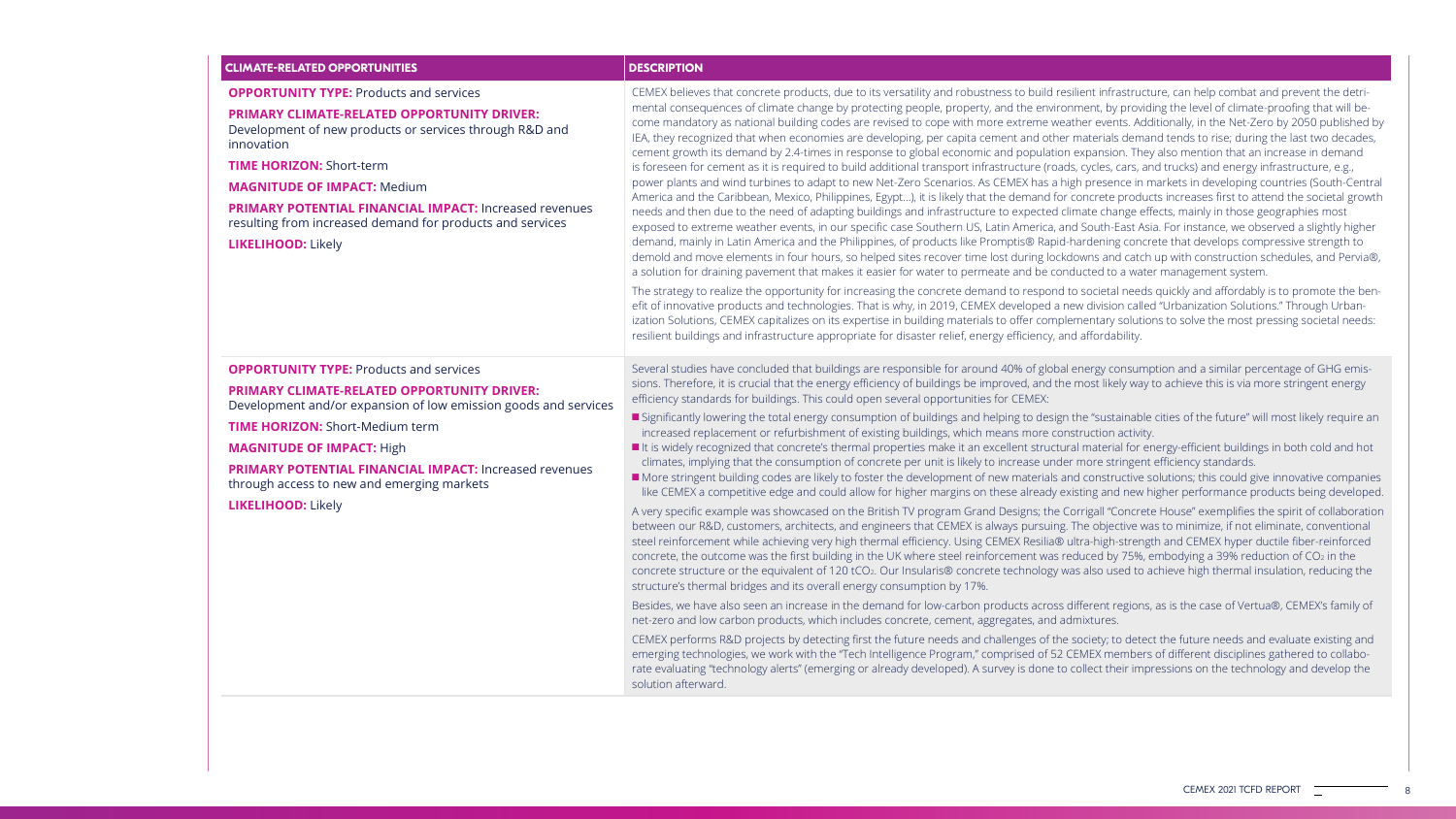| <b>CLIMATE-RELATED OPPORTUNITIES</b>                                                                                                                                                                                                                                                                                        | <b>DESCRIPTION</b>                                                                                                                                                                                                                                                                                                                                                                                                                                                                                                                                                                                                                                                                                                                                                                                                                                                                                                                           |
|-----------------------------------------------------------------------------------------------------------------------------------------------------------------------------------------------------------------------------------------------------------------------------------------------------------------------------|----------------------------------------------------------------------------------------------------------------------------------------------------------------------------------------------------------------------------------------------------------------------------------------------------------------------------------------------------------------------------------------------------------------------------------------------------------------------------------------------------------------------------------------------------------------------------------------------------------------------------------------------------------------------------------------------------------------------------------------------------------------------------------------------------------------------------------------------------------------------------------------------------------------------------------------------|
| <b>OPPORTUNITY TYPE:</b> Energy source<br><b>PRIMARY CLIMATE-RELATED OPPORTUNITY DRIVER: Use of</b><br>lower-emission sources of energy<br><b>TIME HORIZON: Medium-Long term</b><br><b>MAGNITUDE OF IMPACT: Medium</b><br><b>PRIMARY POTENTIAL FINANCIAL IMPACT: Reduced direct costs</b><br><b>LIKELIHOOD: Very likely</b> | Both the environment and CEMEX's revenues can benefit from co<br>development of a profitable waste management business by, for<br>availability of alternative fuels at a lower cost and reduce CO <sub>2</sub> emi<br>Alternative Fuels, mainly RDF (Refuse Derived Fuels)) are sometim<br>lack of or low regulatory enforcement, like Latin America, Asia, and<br>expected to be most positively impacted, as they are the ones wit<br>operations in countries like Germany, where the waste directive a<br>business are fully in place, reach year over year alternative fuel su<br>opportunity to increase the use of lower-emissions sources of en<br>tional administrations to promote the implementation of the prop<br>main stakeholders. (3) We also take a proactive approach in devel<br>regulatory incentives are not in place. The foundation by CEMEX of<br>tural and domestic waste to be co-processed in our kilns, is an ex- |

For further information related to our risks and opportunities, please refer to our CDP response, section C2. Our CDP response with 2021 information will be uploaded in our website as soon as it is available.

o-processing if the right waste management regulation is in place. It will enable the instance, imposing taxes and bans on landfills. This could lead to an increase in the hissions. The benefits of co-processing (switching from conventional fossil fuels to hes not widely understood in our areas of influence, especially in those regions with a Id Africa and some areas in the USA, which are precisely the CEMEX markets that are ith more opportunity to increase the Alternative Fuels rates at a lower fuel cost. Our and the appropriate economic instruments to develop profitable waste management ubstitution rates of 75%-80%, while CEMEX 2021 average was 29.2%. To realize the nergy in our kilns, we have several lines of action: (1) Contact the Local/Regional/Naper regulation. (2) We also promote co-processing in our communities and with our eloping our own waste management businesses, which are sometimes difficult if the of "Pro Ambiente" in Mexico, a company specializing in managing industrial, agriculxample of how the company materialized this opportunity.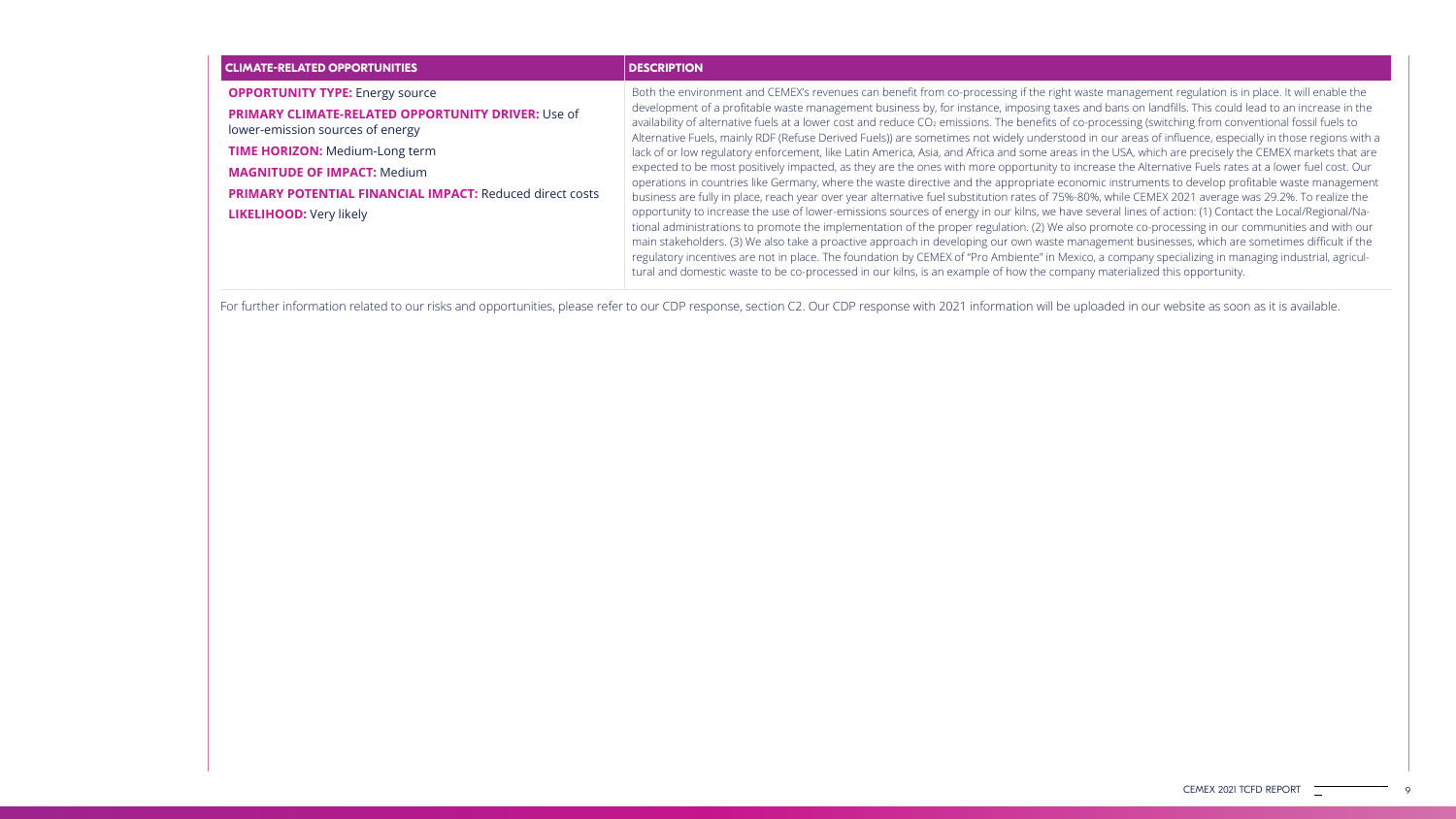### **b) Describe the impact of climate-related risks and opportunities on the organization's businesses, strategy, and financial planning.**

The influence by area of climate-related risks and opportunities in CEMEX's business and strategy is presented below, alongside some cases that exemplify situations the company faced and how these were solved.

### **Products and Services**

Climate-related risks and mainly opportunities have already adapted our short-term strategy to commercialize products that support the low-carbon transition and value-added products globally. Cement and concrete already provide several important characteristics for a low-carbon transition, such as longevity, resistance, wide availability, etc. Nonetheless, there is still a significant potential for further developments to, e.g., decrease its embodied carbon, improve the insulating properties of concrete, further increase its strength, or implement smart functions to increase maintenance intervals and technical lifetimes. As one of the industry leaders, CEMEX will continue to be at the forefront of these developments with the help of our R&D department. The demand for products with sustainability attributes like energy efficiency, resource efficiency, and low CO<sub>2</sub> footprint, among others, has doubled in the last five years, and we forecast an additional 5% increase annually in the medium-long term period. Therefore, our portfolio of products is being adapted continuously to address this demand. To know more about our sustainable products and solutions, please visit pages 24-27 in our Integrated Report.

| <b>SITUATION</b> | CEMEX observed demand for low-carbon products mainly in Europe and other countries<br>like Colombia.                                                                                                                                                                                                                                                                                                                                                                                                                                                                                                                           |
|------------------|--------------------------------------------------------------------------------------------------------------------------------------------------------------------------------------------------------------------------------------------------------------------------------------------------------------------------------------------------------------------------------------------------------------------------------------------------------------------------------------------------------------------------------------------------------------------------------------------------------------------------------|
| <b>TASK</b>      | CEMEX aimed to offer a new low-carbon range of concrete products to the market.                                                                                                                                                                                                                                                                                                                                                                                                                                                                                                                                                |
| <b>ACTION</b>    | In 2019, R&D developed an innovative geopolymer-based concrete achieving a footprint<br>reduction of up to 70% compared to traditional structural concrete. The new product<br>results from intensive research, becoming the first product available on the market. With<br>the geopolymer-based concrete, Vertua® Ultra Zero, we developed Vertua® Classic and<br>Vertua® Plus, reducing the emissions by 30% and 50%, respectively. CEMEX also offers<br>the customer the compensation of the remaining emissions, partnering with Natural<br>Capital Partners in Europe and getting a Carbon Neutral Product certification. |
| <b>RESULT</b>    | In early 2020 we successfully launched to the market the Vertua® low-carbon concrete<br>range, first in France, and then we rolled it out to UK, Germany, and Colombia. In 2021,<br>we extended the Vertua® concrete offer to the rest of the markets where we have pres-<br>ence, being now a family of products that comprises not only concrete, but also cement,<br>and admixtures.                                                                                                                                                                                                                                        |

## **Supply chain and/or value chain**

Climate Change plays an increasingly important role in selecting suppliers, particularly for electrical energy, impacting our short- and medium-term strategies. As a result, we have been reducing our scope 2 emissions for more than a decade by sourcing electricity from renewable sources, getting a 30% of our cement operations electricity consumption from clean sources in 2021. The most prominent example was the development of the Eurus and Ventika I and II wind farms in Mexico with a combined capacity of more than 500 MW. In 2021 we enhanced our commitment by setting a target of 55% of the electricity coming from clean energy sources in cement in 2030. Additionally, we are also working on reducing our transport and logistics emissions through piloting electric vehicles into our ready-mix fleet, using renewable diesel, and implementing electromobility solutions. Please visit page 32 of our Integrated Report for more information about these efforts.

| <b>SITUATION</b> | <b>CEME</b><br>to red            |
|------------------|----------------------------------|
| <b>TASK</b>      | In 20.<br>sition<br>prod         |
| <b>ACTION</b>    | <b>CEME</b><br><b>CEME</b>       |
| <b>RESULT</b>    | Since<br>by ov<br>years<br>tons/ |

Moreover, regarding downstream services, within the same short and mid-term timeframe, CEMEX provides different Green Building Certification Services, like ecoperating® building certification, urban development consultancy, green building certification, bio-climatic architecture, energy-efficient engineering together with sustainable materials and solutions development.

EX analyzed the cement electricity supplies in late 2018 and evaluated the options duce our intensity and the cost-effectiveness of the alternatives.

21, we redefined our clean power target for 2030 and designed a low-carbon trani plan for scope 2. Our goal, having a 55% in clean energy consumption in cement uction, is part of the SBTi verification.

EX UK renewed its contract with Engie to supply 100% from renewable sources and EX Poland signed a contract to supply its operations with renewable power.

this contract in the UK started in late 2018, we have reduced our CO<sub>2</sub> emissions by over 100,000 tons/year. In June 2021, this partnership was extended for three more  $\mu$  in Poland, the operations have reduced their CO<sub>2</sub> emissions by around 200,000 year thanks to this renewable energy supply.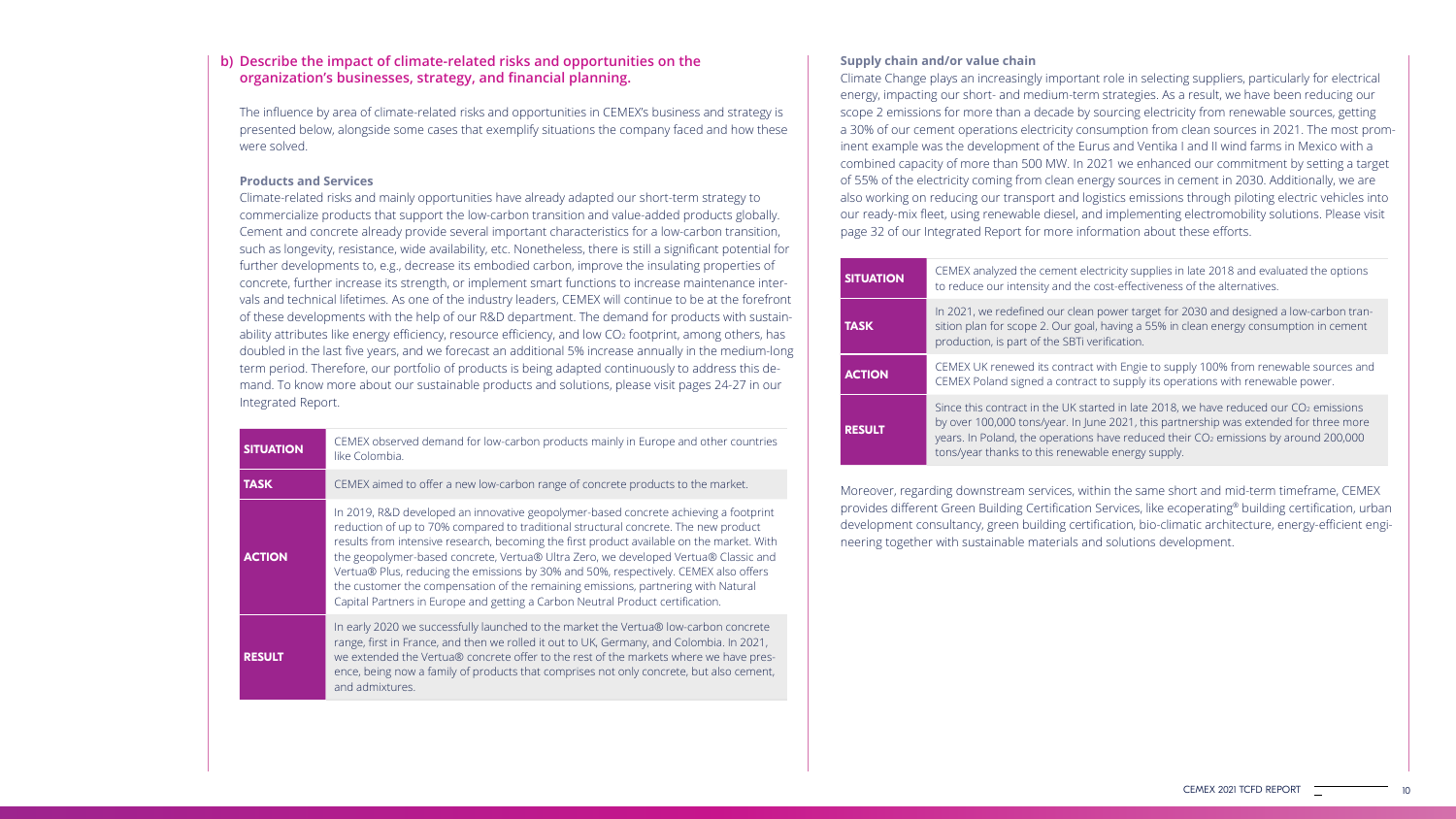### **Investment in R&D**

CEMEX is committed to delivering net-zero CO<sub>2</sub> concrete in 2050, so the R&D investment is a key player in our short, mid and long-term strategies for all our cement and concrete operations worldwide. According to different studies, like the IEA-CSI Technology Roadmap 2018 and IEA Net-Zero by 2050, one of the major contributors to our emissions reduction to achieve carbon neutrality will be the capture and storage or utilization of CO<sub>2</sub> emitted from our processes. The role and relevance of CEMEX's Global R&D department is now essential, as well as the participation of CEMEX Ventures in the research of low-carbon solutions offered by companies and start-ups, like the agreement we signed with Carbon Clean, a global leader in low-cost CO<sub>2</sub> amine-based capture technology. Besides, CEMEX launched in late 2019 a "CO2 Task Force" focus group involving Operations, R&D, Sustainability, CEMEX Ventures, Logistics, Energy, and regional representatives to streamline the analysis and participation in the further research. As a result, CEMEX is now participating in more than 30 innovation projects and aims to build a demonstration pilot in seven of our facilities. To know more about our engagement in these innovation projects, please visit page 33 in our Integrated Report.

| <b>SITUATION</b> | The major contributor to achieving our 2050 neutrality ambition is carbon capture, so<br>CEMEX needed to get involved in capture research by partnering and participating with<br>consortiums.                                                                                                                                                                                                                                                                                                                                                                                                            |
|------------------|-----------------------------------------------------------------------------------------------------------------------------------------------------------------------------------------------------------------------------------------------------------------------------------------------------------------------------------------------------------------------------------------------------------------------------------------------------------------------------------------------------------------------------------------------------------------------------------------------------------|
| <b>TASK</b>      | The goal is to get a portfolio of cost-effective and scalable capture technologies, so we<br>need to explore and get involved in the different alternatives.                                                                                                                                                                                                                                                                                                                                                                                                                                              |
| <b>ACTION</b>    | CEMEX is determined to be disruptive and started conversations with Synhelion. The<br>radically new approach replaces fossil fuels in cement plants with high-temperature<br>solar heat and captures 100% of the carbon emissions, which are then utilized as<br>feedstock for fuel production, enabling cement manufacturing to achieve net-zero level.<br>This is made possible by the unprecedented temperature levels of solar heat provided<br>by Synhelion's technology and its pioneering process to turn CO <sub>2</sub> into synthetic drop-in<br>fuels, such as kerosene, diesel, and gasoline. |
| <b>RESULT</b>    | CEMEX announced their collaboration in September 2020, aiming to build a pilot to be<br>finished in 2023. So far, this partnership has already produced the world's first solar<br>clinker.                                                                                                                                                                                                                                                                                                                                                                                                               |

### **Operations**

Under the umbrella of our Future in Action program, CEMEX elaborated a very comprehensive low carbon transition plan for a short and medium-term time horizon. We developed a detailed roadmap site by site with specific actions to achieve our 2030 Scope 1 and 2 targets by implementing different technical measures like increasing the use of Alternative Fuels, particularly biomass, upgrading inefficient technology assets like our new kiln in Poland, increasing the use of clinker substitutes or changing portfolio products to more added cements mainly in SCA&C (South-Central America and the Caribbean), Mexico and US, where the swap to Type I-L cements has been deployed during the past three years. We also adopted some organizational measures such as awareness-raising, monitoring and reporting of emissions, and extensive use of our proprietary carbon footprint tool. To reinforce this commitment, all the operations are set an annual emissions reduction goal already linked to their remuneration and now also impacting their country's EBITDA.

| <b>SITUATION</b> | CEM<br>beir                                                 |
|------------------|-------------------------------------------------------------|
| <b>TASK</b>      | CEM<br>time                                                 |
| <b>ACTION</b>    | In la<br>allov<br>refle<br>ate i<br>adva<br>plish           |
| <b>RESULT</b>    | ln 20<br>VS. Y<br>for I<br>diffe<br>on t<br>plish<br>$-4.7$ |
|                  |                                                             |

**RE** 

**SITUATION** CEMEX has a low carbon transition plan in place for its operations (CO<sub>2</sub> Roadmap) that is ng followed up monthly.

**TASK** CEMEX CEO wants to ensure that its low carbon transition plan is accomplished in a  $e$ ly manner in all the sites at the scheduled pace.

> In 2020, CEMEX designed a methodology to implement an internal carbon price that ws the measuring of the financial performance in each one of our cement plants, ecting a cost for CO<sub>2</sub> emissions that simulates that all of our sites in the world operunder an emission trading system (ETS) similar to Europe's ETS, which is the most anced scheme, that together with the link to remuneration, strengthen the accomhment of the planned activities.

> 021, we started to monitor on a monthly basis the Year-to-date (YTD) performance TD goal for 100% of our cement sites. Example: Panama has a monthly/YTD target Net kgCO<sub>2</sub>/cementitious ton, and it is compared to its monthly/YTD performance. The erence is multiplied to the price of carbon updated according to the latest projection the market price in Europe, impacting its monthly EBITDA. All the efforts to accomh our roadmap led in 2021 to the largest  $CO<sub>2</sub>$  reduction for our company in a year, %, confirming we are on the right track to achieve our 2025 and 2030 targets.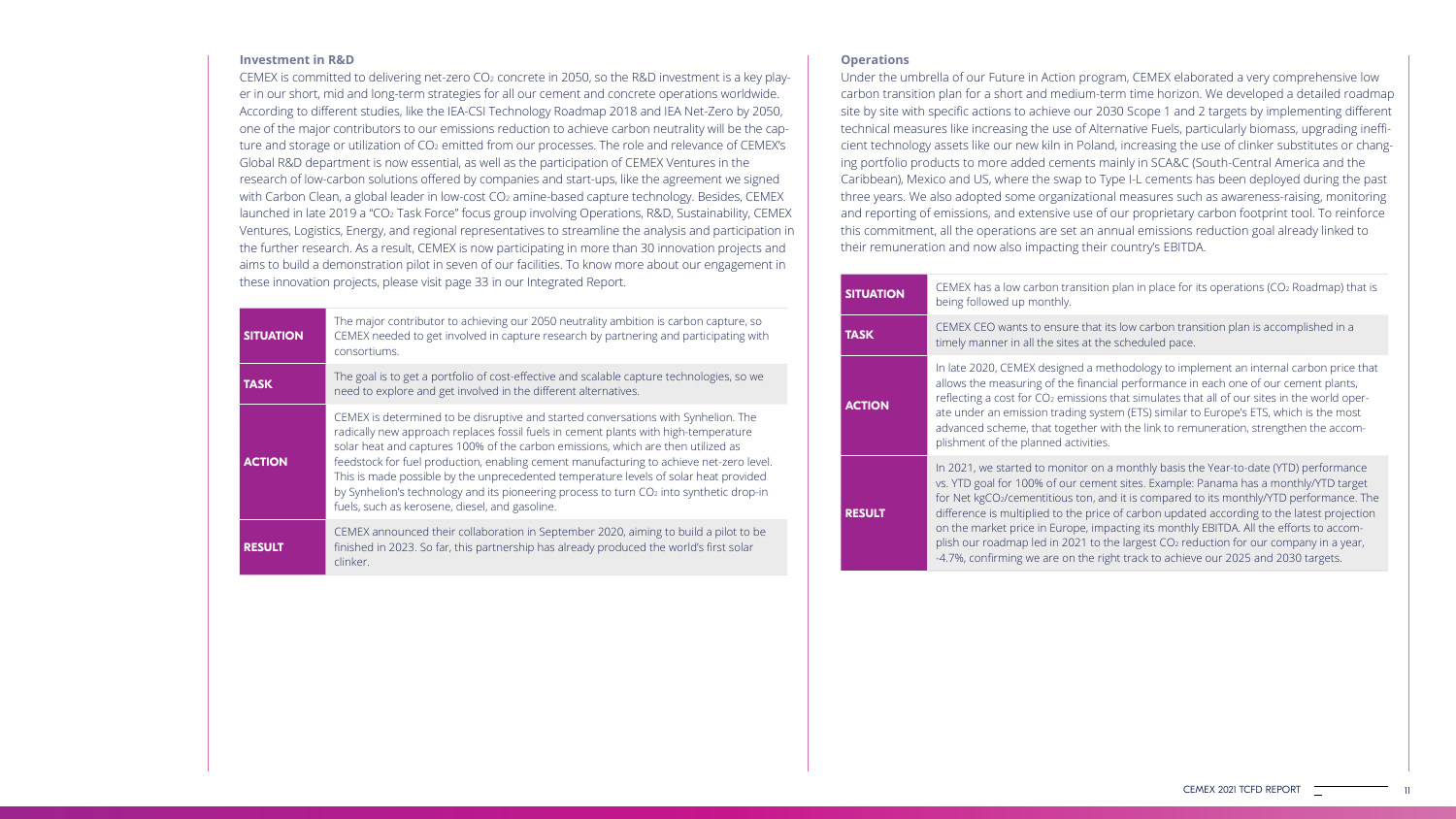### **Influence on different areas of financial planning:**

| <b>INFLUENCED FINANCIAL PLANNING ELEMENT</b> | <b>DESCRIPTION</b>                                                                                                                                                                                                                                                                                                                                                                                                                                                                                                                                                                                                                                                                                                                                                                                                                                                                                                                                        |
|----------------------------------------------|-----------------------------------------------------------------------------------------------------------------------------------------------------------------------------------------------------------------------------------------------------------------------------------------------------------------------------------------------------------------------------------------------------------------------------------------------------------------------------------------------------------------------------------------------------------------------------------------------------------------------------------------------------------------------------------------------------------------------------------------------------------------------------------------------------------------------------------------------------------------------------------------------------------------------------------------------------------|
| <b>Revenues</b>                              | Revenues are mainly affected by the increase in sales expected for the new resilient and low carb<br>we notice that as soon as our customers understand the magnitude and importance of having a<br>be even more significant. Therefore, our R&D is constantly adapting our product portfolio to mee<br>To factor these opportunities into our financial planning process, we consider that this product he<br>annually and calculate the associated revenues. The magnitude of the impact on sales has been s<br>the middle term and a medium-high one in the long term, impacting 100% of our business units.                                                                                                                                                                                                                                                                                                                                           |
| <b>Direct and indirect costs</b>             | The operating cost (direct and indirect) is already being impacted by changes in regulations that in<br>in California. We include this operating cost increase effect within the OCF (Operating Cash Flow) fo<br>OCF impact in the middle term by simulating the already known rules of Phase IV (in EU and Califor<br>(CO <sub>2</sub> Roadmap). Another impact in the financial planning costs is the Alternative Fuels strategy whe<br>tunities in very specific areas (UK) with a 5% cost decrease compared to previous contracts. The in<br>UK and Poland), but we are including the potential effect in the middle term financial planning prod<br>change arises).                                                                                                                                                                                                                                                                                  |
| <b>Capital allocation and expenditures</b>   | Capital allocation and expenditures have an important role for all identified risks and all identified<br>high impact. While climate change-related risks and opportunities are relevant for all kinds of cap<br>the following:<br>Financial capital: systematic consideration of costs induced by GHG regulation (e.g., taxes, the c<br>general stress testing of our mid-term financial planning by applying an internal carbon price ad<br>of CO <sub>2</sub> (average price) and a sensitivity analysis with different prices to evaluate the robustness<br>Human Capital: Increasingly stronger focus on climate change-related topics, e.g., R&D into low-<br>management and related processes; investigation of the life-cycle impact of our products and s<br>performance, and advantages of our products and services.<br>Natural Capital: evaluation of mineral deposits for raw materials for low-carbon products; evalu<br>offset generation. |
| <b>Acquisitions and divestments</b>          | All climate-related risks and opportunities are systematically integrated into the evaluation of acq<br>but may range from low impact to be a substantial part of the overall value; as a systematic appro<br>vestment planning process, factored with a high impact magnitude. For instance, we announced t<br>2020. One of the drivers to take this decision was the higher specific emissions of these operation<br>An example of the impact is that our climate change/low carbon investment increased by more the<br>considered in our "CO <sub>2</sub> Roadmap".                                                                                                                                                                                                                                                                                                                                                                                    |
| <b>Access to capital</b>                     | The access to capital is an opportunity that is already affecting our operations with a medium imp<br>particularly institutional ones, increasingly consider climate-related risks and opportunities in the<br>logue with all interested investors, informing them about the company's strategy and performanc<br>one of the most comprehensive in the building materials sector which further aligns our corporat<br>Action Program. In November 2021, we successfully closed a US\$3.25 billion syndicated credit ag<br>we get subsidies in the context of the EU "Innovation Funds" to support our new R&D technologie                                                                                                                                                                                                                                                                                                                                 |

low carbon products. The impact on our revenues has already been noted. However, aving a lower carbon footprint and product life cycle assessment, the opportunity will to meet customer and society needs.

oduct has a medium magnitude impact. We estimate the sales increase expected s been so far around a 0.5%, which is still very low, but we expect a medium impact in

s that increase operating production costs, mainly in European cement operations and i Flow) forecast in the short term (5 Year Business Plan) and moreover, considering the od California) and also the mitigation actions we are carrying out to reduce the impact tegy when the price lowers or is expected to lower. We find new alternative fuel oppors. The impact of this lever is still low, and it is just affecting some EU operations (mainly hing process (5 Year Business Plan, which is updated annually and every time a relevant

dentified opportunities, so it is factored within our financial planning process with a ls of capital, the main areas where they factor into the CEMEX planning process are

es, the cost for purchase of allowances) in the evaluation of investment projects; price according to the latest projection on the market price in Europe per metric ton ustness of the investment.

into low-carbon technologies and products; further development of climate ts and services; transparent communication around the company's carbon strategy,

ts; evaluation of projects to grow biomass as an alternative fuel; evaluation of carbon

n of acquisitions and divestments. The results depend on the size of the transaction tic approach, the climate-related risk is always considered in our acquisition and dibunced the temporary closing of two operations in Spain in 2018 and one in the UK in perations, as there was a production cost increase expected there in the long term. more than 25%, and it is planned to increase much more in the coming years, as it is

Iium impact, and we have foreseen a potential to become a high impact risk. Investors, es in the evaluation of their portfolios. CEMEX maintains an open and transparent diaformance. Besides, during 2021, CEMEX launched the Sustainability-linked Framework, corporate sustainability commitments to our financial strategy as part of our Future in redit agreement, being the first debt to be issued under this Framework. Additionally, hnologies, and we were granted too with DOE (US) funding for innovation.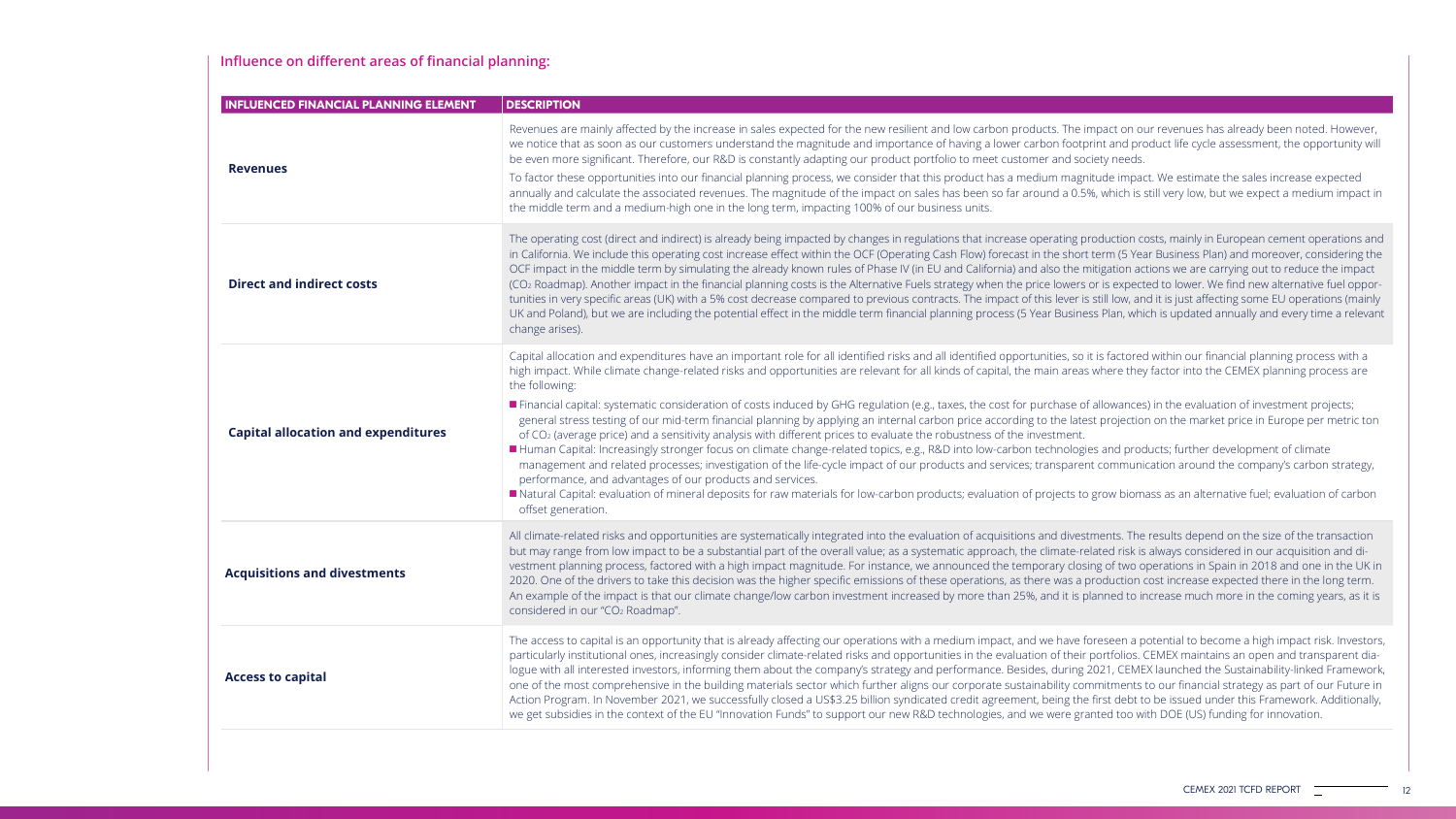| <b>SCENARIO NAME</b>                                           | <b>STATED POLICIES</b>                                                                                                                                                                                                                                                                                                                                                             | <b>SUSTAINABLE DEVELOPMENT</b>                                                                                                                                                                                                     | <b>NET ZERO EMISSIONS BY 2050</b>                                                                                                                                                                                                                                                                                                                                                                                 |
|----------------------------------------------------------------|------------------------------------------------------------------------------------------------------------------------------------------------------------------------------------------------------------------------------------------------------------------------------------------------------------------------------------------------------------------------------------|------------------------------------------------------------------------------------------------------------------------------------------------------------------------------------------------------------------------------------|-------------------------------------------------------------------------------------------------------------------------------------------------------------------------------------------------------------------------------------------------------------------------------------------------------------------------------------------------------------------------------------------------------------------|
| Short name - external reference scenario STEPS                 |                                                                                                                                                                                                                                                                                                                                                                                    | <b>SDS</b>                                                                                                                                                                                                                         | <b>NZE</b>                                                                                                                                                                                                                                                                                                                                                                                                        |
| Temperature range (2030-2050-2100):<br>(Confidence level: 50%) | $(1.5^{\circ}C - 2^{\circ}C - 2.6^{\circ}C)$                                                                                                                                                                                                                                                                                                                                       | $(1.5^{\circ}C - 1.7^{\circ}C - 1.6^{\circ}C)$                                                                                                                                                                                     | $(1.5^{\circ}C - 1.5^{\circ}C - 1.4^{\circ}C)$                                                                                                                                                                                                                                                                                                                                                                    |
| Reference temperature scenario                                 | > 2°C Scenario                                                                                                                                                                                                                                                                                                                                                                     | Well Below 2°C                                                                                                                                                                                                                     | Net-Zero emissions by 2050 - 1.5°C                                                                                                                                                                                                                                                                                                                                                                                |
| <b>Source</b>                                                  | IEA - Energy Outlook 2021                                                                                                                                                                                                                                                                                                                                                          | IEA - Energy Outlook 2021                                                                                                                                                                                                          | IEA - Energy Outlook 2021                                                                                                                                                                                                                                                                                                                                                                                         |
| RELEVANT UNDERLYING ASSUMPTIONS                                |                                                                                                                                                                                                                                                                                                                                                                                    |                                                                                                                                                                                                                                    |                                                                                                                                                                                                                                                                                                                                                                                                                   |
| Industry policies and incentives to<br>technology development  | Different measures depending on the geography.<br>EU: New Industrial Strategy and country-level spending<br>on green industry pilots, circular economy and hydrogen.<br>U.S.: Investments from a Department of Energy program<br>to decarbonize manufacturing.<br>LATAM: No incentives, except in Brazil.                                                                          | In all geographies, policies to support increasing deploy-<br>ment of CCUS and hydrogen, to support circular economy,<br>enhanced minimum energy performance standards by 2025<br>for electric motors and mandatory energy audits. | Relies on a much more rapid pace of technology inno-<br>vation than has typically been achieved in the past and<br>at a competitive cost. Most new clean technologies in<br>heavy industry demonstrated at scale in 2030 and more<br>than 90% of heavy industrial production is low emis-<br>sions in 2050. In 2035, we expect to capture 25% of the<br>carbon in our facilities, and in 2050, 90% of the carbon. |
| <b>Building sector policies</b>                                | Different measures depending on the geography.<br>EU: Country-level incentives for renovation and appli-<br>ance upgrades, new building codes, and clean heating<br>incentives and investment. Egypt: minimum perfor-<br>mance standards for incandescent lamps.<br>U.S.: Updated minimum energy performance standards.<br>LATAM: no building policies in place but for Argentina. | Mandatory energy conservation building codes, including<br>net-zero emissions requirement for all new buildings by<br>2030 at the latest.                                                                                          | Universal energy access and all new buildings are zero<br>carbon-ready and 85% of all buildings are zero car-<br>bon-ready in 2050.                                                                                                                                                                                                                                                                               |
| <b>Carbon price (IEA reference) USD/ton</b>                    | EU: 2030: 65 / 2040: 75 / 2050:90<br>Colombia, Mexico: 2030: 15 / 2040: 20 / 2050: 30<br>US: Price only in California.                                                                                                                                                                                                                                                             | Advanced economies: 2030: 120 / 2040: 170 / 2050: 200<br>Colombia and Mexico with NZ pledge: 2030: 40 / 2040: 110<br>/ 2050: 160                                                                                                   | Advanced economies: 2030: 130 / 2040: 205 /<br>2050: 250<br>Developing economies: 2030:15 / 2040: 35 / 2050: 55                                                                                                                                                                                                                                                                                                   |
| <b>Cement demand and demand of low</b><br>carbon products      | CAAGR: +0.7 in 2030 and -0.2 in 2050<br>Low carbon products demand increase +0.1                                                                                                                                                                                                                                                                                                   | CAAGR: +0.7 in 2030 and -0.4 in 2050<br>Low-carbon products demand increase +0.2                                                                                                                                                   | CAAGR: -0.20 in 2030 and -0.3 in 2050<br>Low-carbon products demand increase +0.5                                                                                                                                                                                                                                                                                                                                 |

# **c) Describe the resilience of the organization's strategy, taking into consideration different climate-related scenarios, including a 2°C or lower scenario.**

CEMEX assesses the resilience of its medium and long-term climate strategy with different climate scenarios. Up to 2020, we used as reference the RCP-IPCC (RCP 6.0, RCP 4.5); the 2DS (IEA-CSI Cement Low-Carbon Technology Roadmap 2018); and B2DS of the IEA-Energy Technology Perspectives 2017 (ETP2017) climate-related scenarios.

In early 2021, we updated the reference scenarios to the latest ones developed by IEA, the World Energy Outlook 2020, and revisited them in October 2021, when the World Energy Outlook 2021 was published and the underlying assumptions on macro-drivers, policies and techno-economic inputs were adjusted.

The new scenarios included in the evaluation of our strategy resiliency are the Stated Policies Scenario (STEPS), the Sustainable Development Scenario, and the Net Zero emissions by 2050 Scenario (NZE).

The worst case temperature scenario is now the STEPS, which does not take it for granted that governments will reach all announced goals. Instead, it takes a granular sector-by-sector look, considering not only existing policies but also of those that are under development, like the "Fit for 55" package. The SDS and NZE are also considered to evaluate the resiliency of our strategy, as more restrictive transitional scenarios.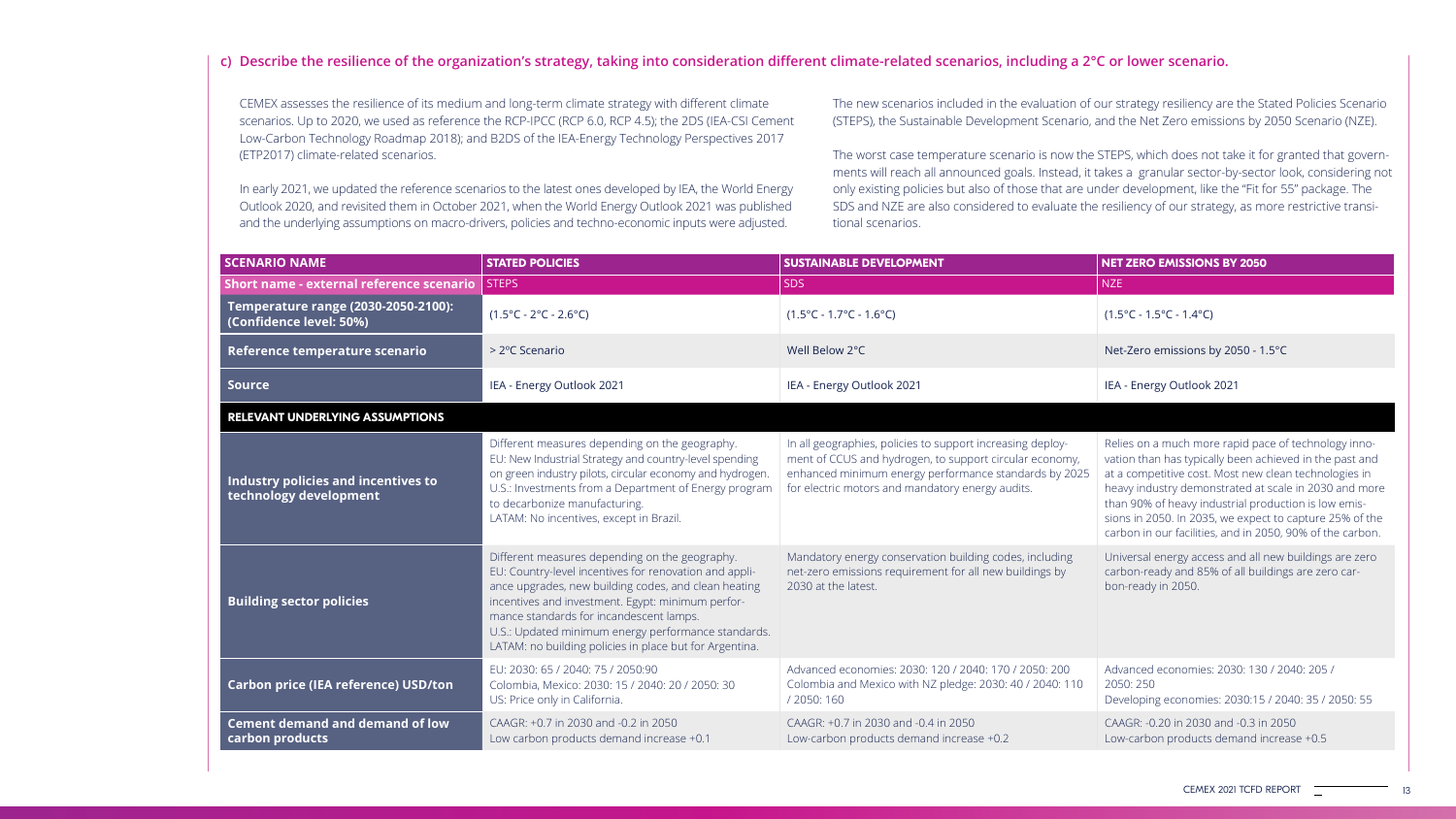Impact for the risk refers to the company's exposure to the specific risk.

Impact for the opportunity is the capitalization the company can have on the opportunity.

| <b>SCENARIO NAME</b>                                                                                                                                                                                                                                                                                                                                                                         | <b>STATED POLICIES</b> |                                                                                                                                                                                                                                                                                                                                                                                                                                                                                                                                                                                                                                                                                                                                                                                                                                                                                                                                                                               |             |               | <b>SUSTAINABLE DEVELOPMENT</b> |                    |            |            | <b>NET ZERO EMISSIONS BY 2050</b> |     |                    |             |     |               |             |            |            |             |
|----------------------------------------------------------------------------------------------------------------------------------------------------------------------------------------------------------------------------------------------------------------------------------------------------------------------------------------------------------------------------------------------|------------------------|-------------------------------------------------------------------------------------------------------------------------------------------------------------------------------------------------------------------------------------------------------------------------------------------------------------------------------------------------------------------------------------------------------------------------------------------------------------------------------------------------------------------------------------------------------------------------------------------------------------------------------------------------------------------------------------------------------------------------------------------------------------------------------------------------------------------------------------------------------------------------------------------------------------------------------------------------------------------------------|-------------|---------------|--------------------------------|--------------------|------------|------------|-----------------------------------|-----|--------------------|-------------|-----|---------------|-------------|------------|------------|-------------|
| Short name - external reference scenario   STEPS                                                                                                                                                                                                                                                                                                                                             |                        |                                                                                                                                                                                                                                                                                                                                                                                                                                                                                                                                                                                                                                                                                                                                                                                                                                                                                                                                                                               |             |               | <b>SDS</b>                     |                    |            |            | <b>NZE</b>                        |     |                    |             |     |               |             |            |            |             |
| STRATEGY EFFECTIVENESS: RISKS AND OPPORTUNITIES                                                                                                                                                                                                                                                                                                                                              |                        |                                                                                                                                                                                                                                                                                                                                                                                                                                                                                                                                                                                                                                                                                                                                                                                                                                                                                                                                                                               |             |               |                                |                    |            |            |                                   |     |                    |             |     |               |             |            |            |             |
|                                                                                                                                                                                                                                                                                                                                                                                              | <b>PROBABILITY</b>     |                                                                                                                                                                                                                                                                                                                                                                                                                                                                                                                                                                                                                                                                                                                                                                                                                                                                                                                                                                               |             | <b>IMPACT</b> |                                | <b>PROBABILITY</b> |            |            | <b>IMPACT</b>                     |     | <b>PROBABILITY</b> |             |     | <b>IMPACT</b> |             |            |            |             |
| <b>RISKS</b>                                                                                                                                                                                                                                                                                                                                                                                 | <b>LOW</b>             | <b>MED</b>                                                                                                                                                                                                                                                                                                                                                                                                                                                                                                                                                                                                                                                                                                                                                                                                                                                                                                                                                                    | <b>HIGH</b> | <b>LOW</b>    | <b>MED</b>                     | <b>HIGH</b>        | <b>LOW</b> | <b>MED</b> | <b>HIGH</b>                       | LOW | <b>MED</b>         | <b>HIGH</b> | LOW | <b>MED</b>    | <b>HIGH</b> | <b>LOW</b> | <b>MED</b> | <b>HIGH</b> |
| Reduced market demand for higher-carbon<br>products/commodities                                                                                                                                                                                                                                                                                                                              |                        |                                                                                                                                                                                                                                                                                                                                                                                                                                                                                                                                                                                                                                                                                                                                                                                                                                                                                                                                                                               |             |               |                                |                    |            |            |                                   |     |                    |             |     |               |             |            |            |             |
| Physical: Increased business interruption<br>and damage across operations and supply<br>chains with consequences for input costs,<br>revenues, asset values, and insurance<br>claims                                                                                                                                                                                                         |                        |                                                                                                                                                                                                                                                                                                                                                                                                                                                                                                                                                                                                                                                                                                                                                                                                                                                                                                                                                                               |             |               |                                |                    |            |            |                                   |     |                    |             |     |               |             |            |            |             |
| Increased input/operating costs for high<br>carbon activities under regulated markets<br>(even threats to securing license to operate)                                                                                                                                                                                                                                                       |                        |                                                                                                                                                                                                                                                                                                                                                                                                                                                                                                                                                                                                                                                                                                                                                                                                                                                                                                                                                                               |             |               |                                |                    |            |            |                                   |     |                    |             |     |               |             |            |            |             |
| Risk of stranded assets: plants that cannot<br>be easily upgraded and close to end of their<br>lifetime                                                                                                                                                                                                                                                                                      |                        |                                                                                                                                                                                                                                                                                                                                                                                                                                                                                                                                                                                                                                                                                                                                                                                                                                                                                                                                                                               |             |               |                                |                    |            |            |                                   |     |                    |             |     |               |             |            |            |             |
| <b>OPPORTUNITIES</b>                                                                                                                                                                                                                                                                                                                                                                         |                        |                                                                                                                                                                                                                                                                                                                                                                                                                                                                                                                                                                                                                                                                                                                                                                                                                                                                                                                                                                               |             |               |                                |                    |            |            |                                   |     |                    |             |     |               |             |            |            |             |
| Increased demand for energy-efficient,<br>lower-carbon products and services                                                                                                                                                                                                                                                                                                                 |                        |                                                                                                                                                                                                                                                                                                                                                                                                                                                                                                                                                                                                                                                                                                                                                                                                                                                                                                                                                                               |             |               |                                |                    |            |            |                                   |     |                    |             |     |               |             |            |            |             |
| New technologies available at competitive<br>cost that disrupt markets                                                                                                                                                                                                                                                                                                                       |                        |                                                                                                                                                                                                                                                                                                                                                                                                                                                                                                                                                                                                                                                                                                                                                                                                                                                                                                                                                                               |             |               |                                |                    |            |            |                                   |     |                    |             |     |               |             |            |            |             |
| Access to competitive energy sources<br>(AF cost)                                                                                                                                                                                                                                                                                                                                            |                        |                                                                                                                                                                                                                                                                                                                                                                                                                                                                                                                                                                                                                                                                                                                                                                                                                                                                                                                                                                               |             |               |                                |                    |            |            |                                   |     |                    |             |     |               |             |            |            |             |
| Opportunity to enhance reputation and<br>brand value                                                                                                                                                                                                                                                                                                                                         |                        |                                                                                                                                                                                                                                                                                                                                                                                                                                                                                                                                                                                                                                                                                                                                                                                                                                                                                                                                                                               |             |               |                                |                    |            |            |                                   |     |                    |             |     |               |             |            |            |             |
| The results of the analysis confirm that CEMEX's carbon<br>strategy is in general robust. CEMEX is aware that climate<br>action is the biggest challenge of our times. With the<br>Future in Action program, we remain committed to be-<br>coming a net-zero CO <sub>2</sub> company by 2050. We will provide<br>greener products and services for a more sustainable and<br>circular world. |                        | We will continue working to achieve 2030 targets of reducing our<br>Also, CEMEX will continue investing in research and development<br>net specific CO <sub>2</sub> emissions by 35% compared to our 1990 base-<br>to deliver innovative building materials and solutions to build cli-<br>line; mid-term performance validation to guarantee achievement<br>mate-smart urban projects, sustainable buildings, and climate-re-<br>silient infrastructures, while capitalizing on CX Ventures, Urbaniza-<br>While working to reach our goal of delivering net-zero CO2 con-<br>tion Solutions, and strategic partnerships.<br>crete by 2050, in 2022 we will validate our 2050 climate targets to<br>be in line with the Science Based Targets initiative<br>We remain committed to identifying and investing in new technol-<br>ogies needed to achieve our 2050 target, and it will be strength-<br>ened in the most carbon-constrained scenarios.<br>CEMEX 2021 TCFD REPORT |             |               |                                |                    |            |            |                                   |     |                    |             |     |               |             |            |            |             |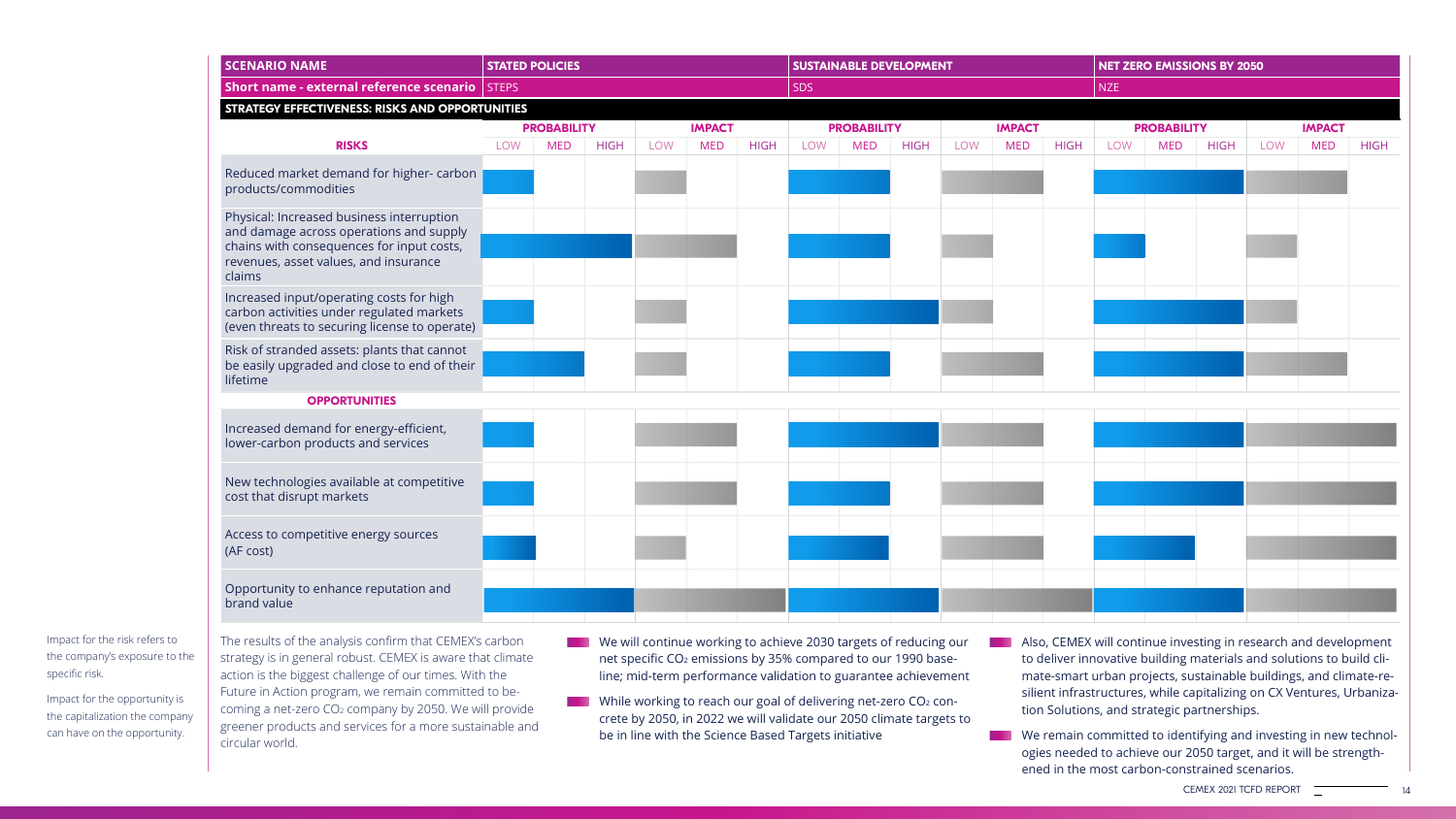### **RISK MANAGEMENT**

- **a) Describe the organization's processes for identifying and assessing climate-related risks.**
- **b) Describe the organization's processes for managing climate-related risks.**
- **c) Describe how processes for identifying, assessing, and managing climate-related risks are integrated into the organization's overall risk management.**

### **CEMEX's Risk Management Process**

At CEMEX, identifying, assessing, discussing, mitigating, and monitoring risks and opportunities is part of an integral process that considers all types of potential risks and opportunities, including climate-related ones that could impact the company's strategic objectives. The Enterprise Risk Management (ERM) and the Sustainability functions have primary responsibility for conducting this process.

For example, regional experts constantly follow legislative developments related to CO<sub>2</sub> and meet every quarter to share their progress, analyze potential impacts for CEMEX, and immediately report any material changes (such as new emission taxes or important adjustments to emissions trading systems) to the ERM network and Corporate Sustainability.

CEMEX's risk management model is a combination of both a 'bottom-up' and 'top-down' system, that is, one that connects top management insights with the rest of the organization to manage risks and opportunities comprehensively. The risk management process is implemented in a standardized way by the ERM representatives who are present at global, regional, and country levels. The risk and opportunity agendas are developed twice a year and updated on an ongoing basis. A sustainability specialist focuses on regulatory and other risks (such as reputational or market), whereas physical risks related to climate change (e.g., increased probability of flooding, potential interruptions of the supply chain) are covered by regional and local representatives. In addition, the Sustainability expert in the ERM network collaborates with regional and local sustainability staff to monitor and analyze corresponding developments.

**1. Risk Identification:** Sustainability and ERM monitor the status of each country in regard to carbon regulation. Different situations exist: some countries are already regulated, and the regulation will evolve in the short-term (e.g., European Union and California); in other countries, there is a short-term plan to implement a new carbon regulation (e.g., Mexico); and in some countries, there is no short-term risk, but a medium or long-term is considered.

**2. Risk Assessment:** the financial impact of the transitional risk is evaluated in terms of CO<sub>2</sub> and cost, and the goal is to minimize this impact.

**3. Risk Discussion:** CEMEX has launched Future in Action to address climate action and has developed the cement site-by-site plan "CEMEX CO2 Roadmap", to identify and list all of the carbon reduction initiatives specific for each site regardless of carbon regulation in place. The plan has to be tracked, and the resources ensured for full implementation.

**4. Risk Mitigation:** the result of the action is that, after the implementation of all the identified initiatives, the financial impact can be significantly reduced by close to -20%.

Once the risks are fully identified, CEMEX's Global risk agenda is developed and presented to the Executive Committee and the Board of Directors for its insight and approval. The Global Risk Agenda is formally updated twice a year. All contributors (direct and indirect) constantly monitor the evolution of important topics (regulatory, scientific and other developments), and changes identified as material will trigger a process designed to ensure that appropriated adjustments are implemented.

**1. Risk Identification:** Increased frequency and strength of tropical storms and hurricanes can cause a disruption in supply to our operations. The ERM function selects those operations with a higher probability of an extreme event happening, based mainly on historical events derived from climate change patterns (e.g., Dominican Republic, Colombia, and Puerto Rico from our South-Central America & Caribbean region).

**2. Risk Assessment:** The physical risk is evaluated in order to identify all potential impacts that could limit CEMEX from achieving strategic objectives.

Through its Sustainability Committee, the Board of Directors oversees and discusses in detail the climate-related risks and opportunities previously identified in the Global risk agenda. These risks and opportunities are included in the Sustainability Risk & Opportunity Agenda.

**3. Risk Discussion:** To manage the risk, the ERM function takes a structured and homogeneous global approach by implementing a Business Continuity Program (BCP) to minimize the potential impact of a disruptive event in our businesses. Under the scope of the BCP, a business recovery plan is implemented in each identified site, and it enables the continuity and recovery of operations. ERM develops recovery strategies for PREPSI (People, Resources, Equipment, Premises, Suppliers, and Information). The loss of PREPSI is considered in two stages: operational continuity (by temporarily continuing to provide the goods or services agreed with our customers) and a return to business as usual (recovering business back to normal levels of operation).

The following is an example of how this process is applied to a transitional risk. One of the most important risks identified is the transition to a new or an update of the carbon regulation.

The following is an example of how the described process is applied to a physical risk, which is the increase of extreme storm events that can disrupt the supply of crucial inputs.

**4. Risk Mitigation:** The result of the implementation of BCP is the reduction of the impact of an extreme event, as we decrease the recovery time of the affected operation by, for instance, increasing the supplies inventories or identifying a backup supply.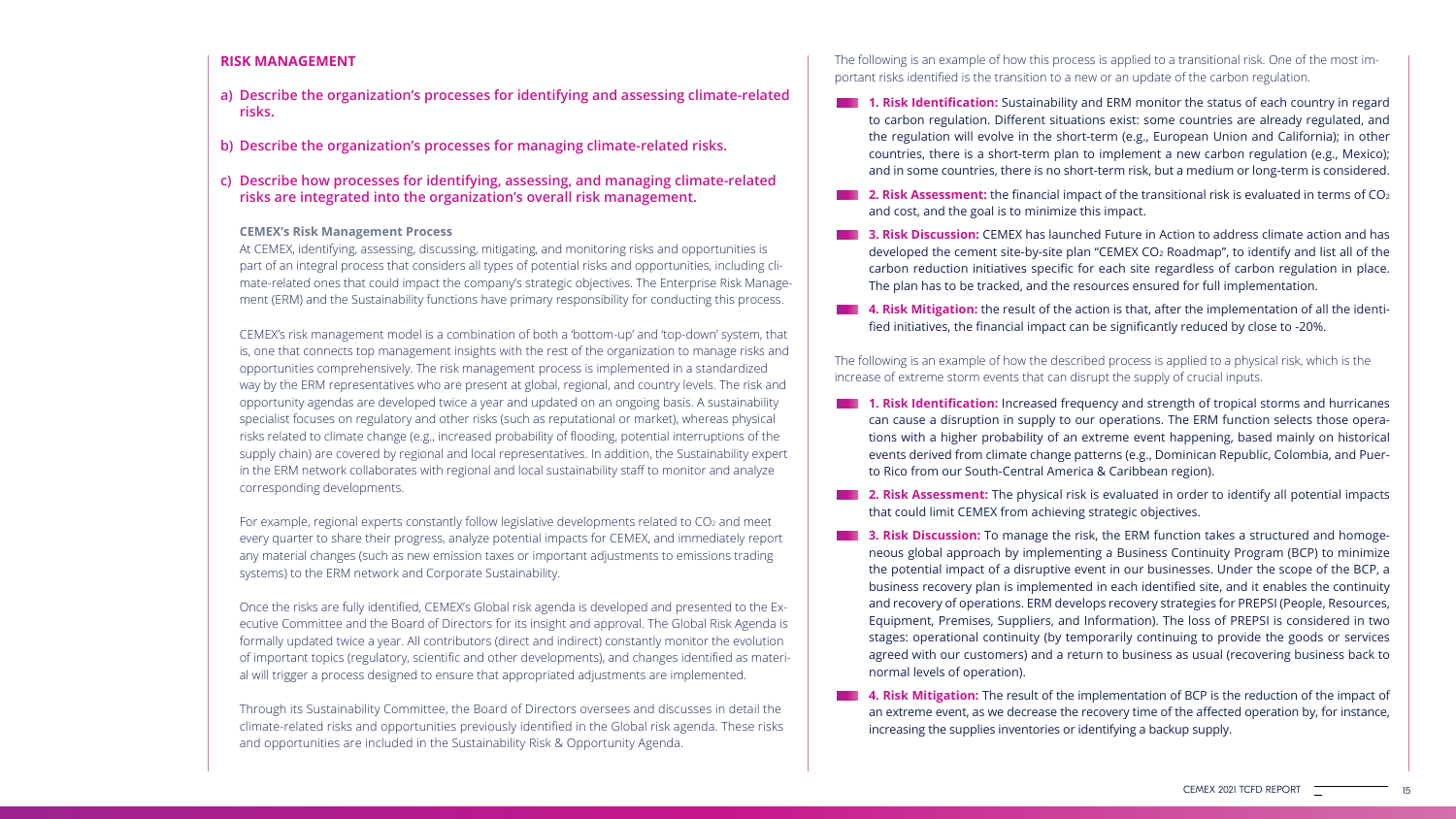Our risk management process is an ongoing systematic approach present in corporate, regions, countries, and operational business units. It is a proactive, preventive, and corrective approach to address all potential risks and identify opportunities. There is a full coordination with Sustainability and the climate action strategy of the company.



Mitigation strategies with a specific action plan for each risk are implemented. ERM representatives follow up on the risk treatment strategy and, in some cases, act as coordinators of ad-hoc task forces focused to mitigate specific risks.

### **RISK MITIGATION**

# **The Risk Management Process at CEMEX**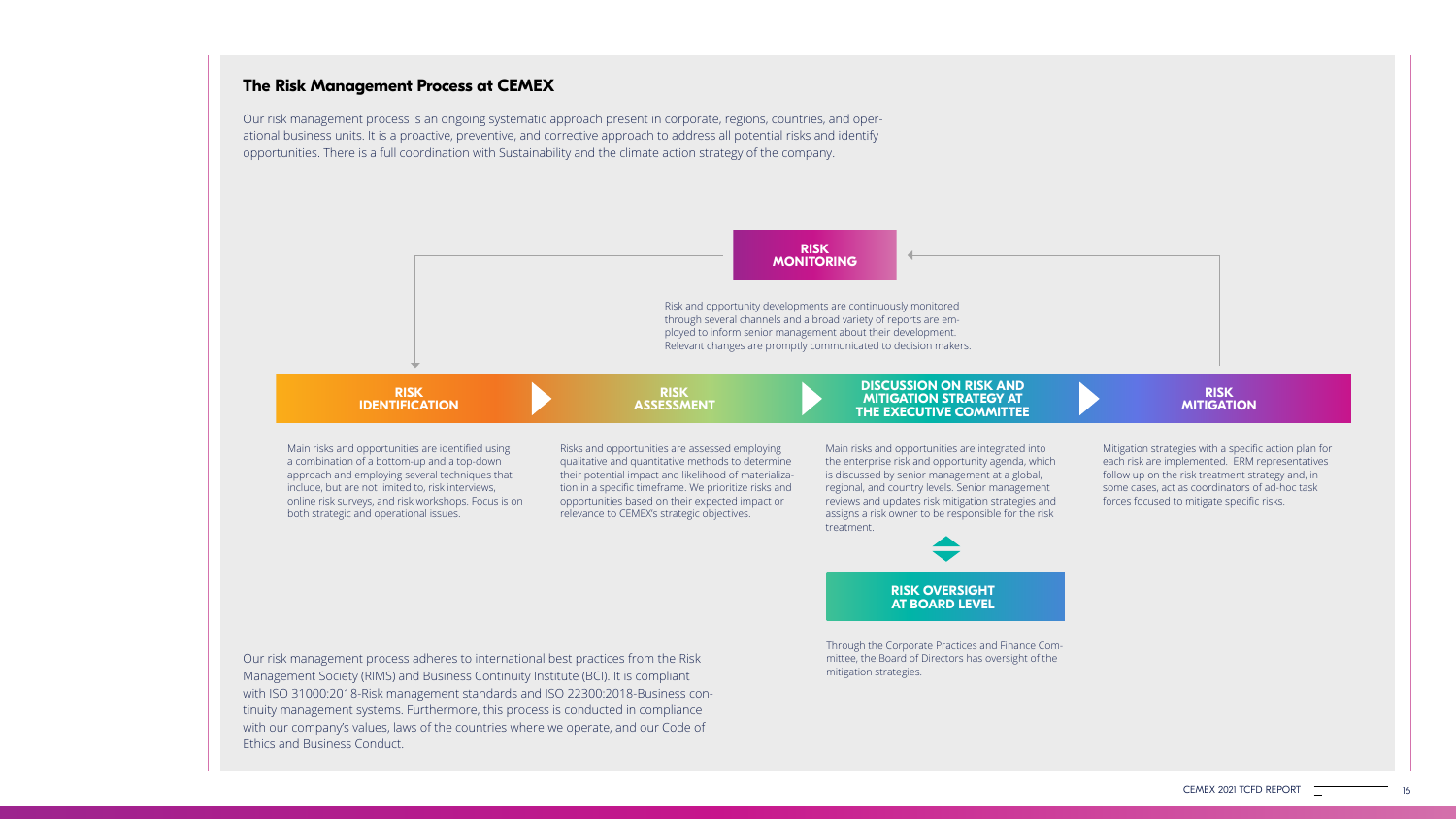# **c) Describe the targets used by the organization to manage climate-related risks and opportunities and performance against targets.**

### **CLIMATE-RELATED TAI**

Kg. of CO2/ ton cementitious (Reduction from 1990 base

Alternative fuels (%) Clinker factor (%) Clean electricity consumpt

### **METRICS AND TARGETS**

**Disclose the metrics and targets used to assess and manage relevant climaterelated risks and opportunities where such information is material.**

- **a) Disclose the metrics used by the organization to assess climate-related risks and opportunities in line with its strategy and risk management process.**
- **b) Disclose Scope 1, Scope 2, and, if appropriate, Scope 3 greenhouse gas (GHG) emissions, and the related risks.**

**5** Our definition of clean electricity includes renewable energy sources such as solar, wind, hydro and biomass, together with power generated from waste heat recovery systems.

**6** Classification according to GCCA Sustainability Guidelines for the monitoring and reporting of water in cement

**2** Excluding "use of sold products" of other businesses, 4.1 million tons.

**3** Scopes 1 + 2 per total revenues in thousand US dollars.

**4** Calculation according to GCCA Sustainability Guidelines for co-processing fuels and raw materials in cement

- cement manufacturing.
- 
- 
- manufacturing.
- 
- manufacturing.
- 

**7** Figure includes non-recyclable waste consumed in our operations as alternative raw material and fuel, alternative/ secondary aggregates, own recycled material in our main businesses and other waste managed by the company.

| <b>GHG EMISSIONS</b>                                                                                    | 2019 | 2020 | 2021 |
|---------------------------------------------------------------------------------------------------------|------|------|------|
| Absolute gross CO <sub>2</sub> emissions (million tons) <sup>1</sup>                                    | 38.7 | 37.2 | 38.1 |
| Absolute net CO <sub>2</sub> emissions (million tons) <sup>1</sup>                                      | 36.1 | 34.9 | 35.2 |
| Specific gross CO <sub>2</sub> emissions (kg CO <sub>2</sub> /ton of cementitious product) <sup>1</sup> | 667  | 658  | 639  |
| Specific net CO <sub>2</sub> emissions (kg CO <sub>2</sub> /ton of cementitious product) <sup>1</sup>   | 622  | 620  | 591  |
| Reduction in CO <sub>2</sub> emissions per ton of cementitious product from 1990<br>baseline (%)        | 22.4 | 22.6 | 26.2 |
| Scope 1 CO <sub>2</sub> emissions (million tons)                                                        | 39.0 | 37.5 | 38.4 |
| Scope 2 CO <sub>2</sub> emissions (million tons)                                                        | 3.4  | 3.4  | 3.7  |
| Scope 3 CO <sub>2</sub> emissions (million tons) <sup>2</sup>                                           | 10.9 | 10.4 | 10.7 |
| CO <sub>2</sub> Emissions Intensity (Scope $1 + 2$ ) <sup>3</sup>                                       | 3.2  | 3.2  | 2.9  |
| CO <sub>2</sub> Avoided Emissions (million tons)                                                        | 7.5  | 8.6  | 10.2 |
| CO <sub>2</sub> Emissions from Biogenic Carbon (million tons) <sup>1</sup>                              | 1.9  | 1.7  | 1.8  |
| Scope of emissions covered by an ETS/carbon taxation regime (% Scope 1)                                 | 33.6 | 36.0 | 34.7 |

| <b>ALTERNATIVE RAW MATERIALS &amp; WASTE MGMT.</b>                 | 2019  | 2020                     | 2021     |
|--------------------------------------------------------------------|-------|--------------------------|----------|
| Clinker Factor (Cementitious) (%)                                  | 77 8  | 77 O                     | 75.2     |
| Alternative raw material rate (%) <sup>4</sup>                     | 9.6   | 10.2                     | 11.0     |
| Total waste sent for disposal (thousand ton)                       | 430.3 | 405.5                    | 405.0    |
| Total waste-derived sources managed (thousand ton)7                |       | $\overline{\phantom{0}}$ | 22,887.3 |
| Ratio of waste-derived sources managed vs. waste sent for disposal |       | $\overline{\phantom{0}}$ | 57       |
| Ratio of own waste recycled vs. sent for disposal                  | 95    | 94                       | 95       |

| 2019 | 2020 | 2021 |
|------|------|------|
| 59.0 | 53.7 | 57.2 |
| 22.8 | 16.0 | 15.6 |
| 36.1 | 37.8 | 41.6 |
| 229  | 233  | 255  |
| 214  | 219  | 238  |
| 100  | 123  | 132  |
| 83   | 82   | 82   |
|      |      |      |

| <b>ENERGY CONSUMPTION</b>                                | 2019    | 2020    | 2021    |
|----------------------------------------------------------|---------|---------|---------|
| Specific heat consumption (MJ/ton clinker)               | 3,999   | 4,024   | 4,023   |
| Specific power consumption (kWh/ton cem)                 | 122     | 123     | 122     |
| Fuel Consumption (TJ)                                    | 186,190 | 181,071 | 186,927 |
| Power Consumption (GWh)                                  | 7,517   | 7,297   | 7,583   |
| Total Energy Consumption (GWh)                           | 59,236  | 57,594  | 59,507  |
| Primary Fuels - Fuel Mix (%)                             | 72.0    | 74.7    | 70.8    |
| Petroleum coke                                           | 39.3    | 50.5    | 44.7    |
| Coal                                                     | 26.3    | 17.3    | 18.5    |
| Fuel oil + Diesel                                        | 0.7     | 0.7     | 1.1     |
| Natural gas                                              | 5.7     | 6.2     | 6.5     |
| Alternative Fuels - Fuel Mix (%)                         | 28.0    | 25.3    | 29.2    |
| Fossil-based waste                                       | 16.8    | 14.5    | 18.5    |
| Biomass waste                                            | 11.2    | 10.8    | 10.7    |
| Clean electricity consumption in cement (%) <sup>5</sup> | 30      | 29      | 30      |

| २GETS             | 2025<br><b>TARGETS</b> | 2030<br><b>TARGETS</b> | 2050<br><b>TARGETS</b>   |
|-------------------|------------------------|------------------------|--------------------------|
| us material       | 520                    | < 475                  | Net-zero CO <sub>2</sub> |
| eline)            | 35%                    | >40%                   | concrete                 |
|                   | Reduction              | Reduction              |                          |
|                   | 43                     | 50                     |                          |
|                   | 74                     | 71                     |                          |
| ion in cement (%) | 40                     | 55                     |                          |

**1** Calculation according to the GCCA Sustainability Guidelines for the monitoring and reporting of CO<sub>2</sub> emissions from

To know more about our climate-related targets, please refer to our CDP report.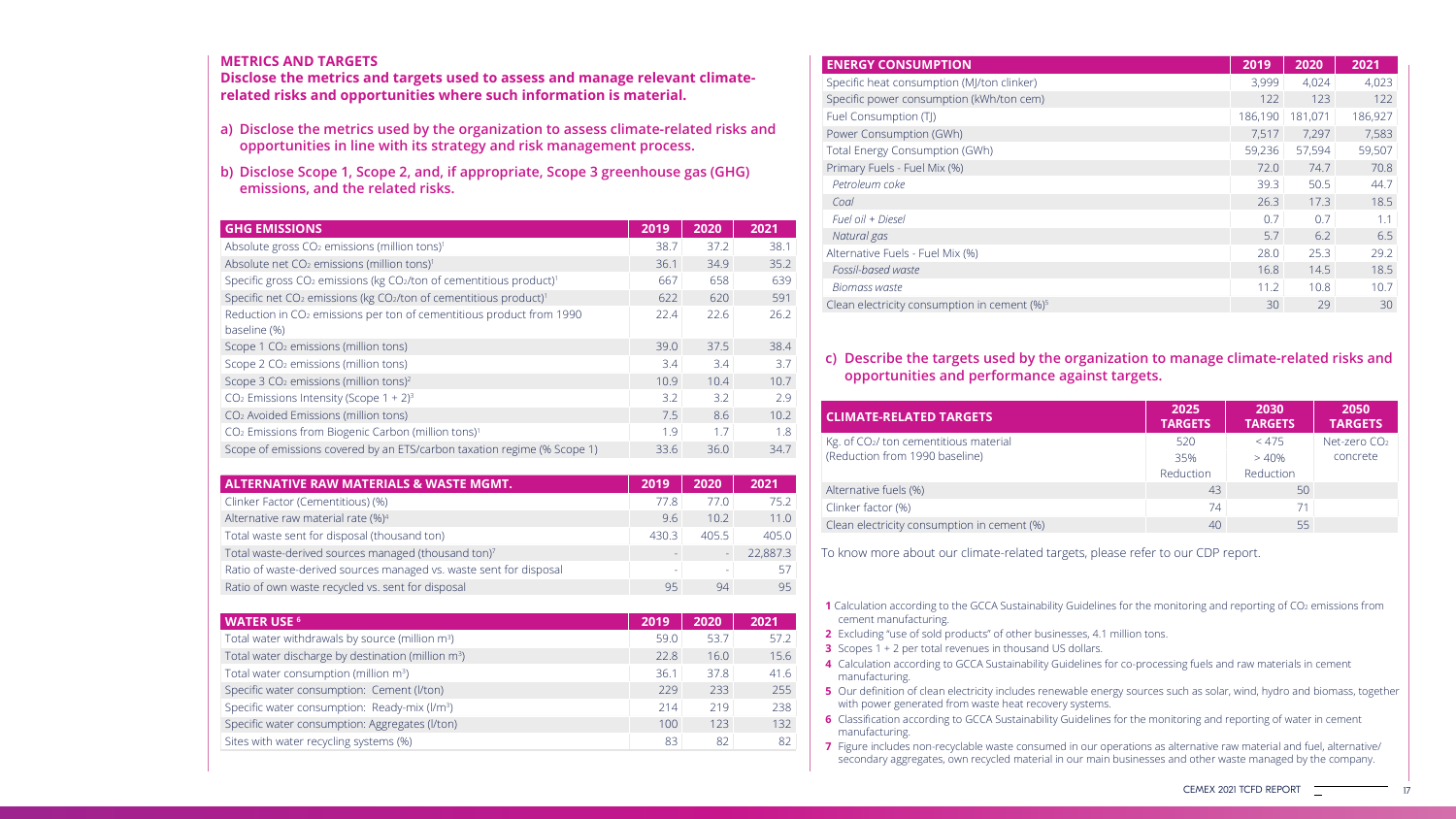Except as the context otherwise may require, references in this report to "CEMEX," "we," "us" or "our" refer to CEMEX, S.A.B. de C.V. and its consolidated entities. This report contains forward-looking statements within the meaning of the U.S. federal securities laws. We intend these forward-looking statements to be covered by the safe harbor provisions for forward-looking statements within the meaning of the U.S. federal securities laws. In some cases, these statements can be identified by the use of forward-looking words such as "may," "assume," "might," "should," "could," "continue," "would," "can," "consider," "anticipate," "estimate," "expect," "envision," "plan," "believe," "foresee," "predict," "potential," "target," "strategy," "intend" "aimed" or other similar words. These forward-looking statements reflect, as of the date such forward-looking statements are made, or unless otherwise indicated, our current expectations and projections about future events based on our knowledge of present facts and circumstances and assumptions about future events. These statements necessarily involve risks and uncertainties that could cause actual results to differ materially from our expectations. Some of the risks, uncertainties, and other important factors that could cause results to differ, or that otherwise could have an impact on us or our consolidated entities, include, but are not limited to: the impact of pandemics, epidemics or outbreaks of infectious diseases and the response of governments and other third parties, including with respect to the novel strain of the coronavirus identified in China in late 2019 and its variants ("COVID-19"), which have affected and may continue to adversely affect, among other matters, the ability of our operating facilities to operate at full or any capacity, supply chains, international operations, availability of liquidity, investor confidence and consumer spending, as well as availability of, and demand for, our products and services; the cyclical activity of the construction sector; our exposure to other sectors that impact our and our clients' businesses, such as, but not limited to, the energy sector; availability of raw materials and related fluctuating prices; competition in the markets in which we offer our products and services; general political, social, health, economic and business conditions in the markets in which we operate or that affect our operations and any significant economic, health, political or social developments in those markets, as well as

any inherent risks to international operations; the regulatory environment, including environmental, energy, tax, antitrust, labor, and acquisition-related rules and regulations; our ability to satisfy our obligations under our material debt agreements, the indentures that govern our outstanding Notes and our other debt instruments and financial obligations; the availability of short-term credit lines or working capital facilities, which can assist us in connection with market cycles; the impact of our below investment grade debt rating on our cost of capital and on the cost of the products and services we purchase; loss of reputation of our brands; our ability to consummate asset sales, fully integrate newly acquired businesses, achieve cost-savings from our cost-reduction initiatives, implement our pricing initiatives for our products and generally meet our "Operation Resilience" strategy's goals; the increasing reliance on information technology infrastructure for our sales invoicing, procurement, financial statements and other processes that can adversely affect our sales and operations in the event that the infrastructure does not work as intended, experiences technical difficulties or is subjected to cyber-attacks; changes in the economy that affect demand for consumer goods, consequently affecting demand for our products and services; weather conditions, including, but not limited to, excessive rain and snow, and disasters such as earthquakes and floods; trade barriers, including tariffs or import taxes and changes in existing trade policies or changes to, or withdrawals from, free trade agreements, including the USMCA; terrorist and organized criminal activities as well as geopolitical events; declarations of insolvency or bankruptcy, or becoming subject to similar proceedings; and natural disasters and other unforeseen events (including global health hazards such as COVID-19).

Readers are urged to read this report and carefully consider the risks, uncertainties and other factors that affect our business and operations. The information contained in this report is subject to change without notice, and we are not obligated to publicly update or revise forward-looking statements after the date hereof or to reflect the occurrence of anticipated or unanticipated events or circumstances. Readers should review future reports filed or furnished by us with the SEC in the US and the Mexican Stock Exchange.

This report also includes statistical data regarding the production, distribution, marketing and sale of cement, ready-mix concrete, clinker, and aggregates. We generated some of this data internally, and some was obtained from independent industry publications and reports that we believe to be reliable sources. We have not independently verified this data nor sought the consent of any organizations to refer to their reports in this report. Unless otherwise indicated, the information provided in this report is for the company as a whole, covering our global cement, ready-mix concrete, aggregates, and urbanization solutions business lines during the 2021 calendar year, which is also the company's fiscal year. We have included information for the operations in which we have financial and operative control. If a plant is sold, its information is no longer included in our data or considered in our targets. Unless something else is explicitly indicated, all monetary amounts are reported in U.S. dollars. All references to "tons" are to metric tons.

KPMG, an independent organization, verified the data and calculations of our annual indicators associated with CO2 and other emissions, health and safety, circular economy, biodiversity, environmental and social incidents, and water, emitting a limited assurance statement.

To know more details about CEMEX's indicators, activities, initiatives and information, please refer to our 2021 Integrated Report. To know more about our climate-related information, please refer to our CDP Response. Our CDP report with 2021 information will be uploaded in our website as soon as it is available.

# **About this Report**